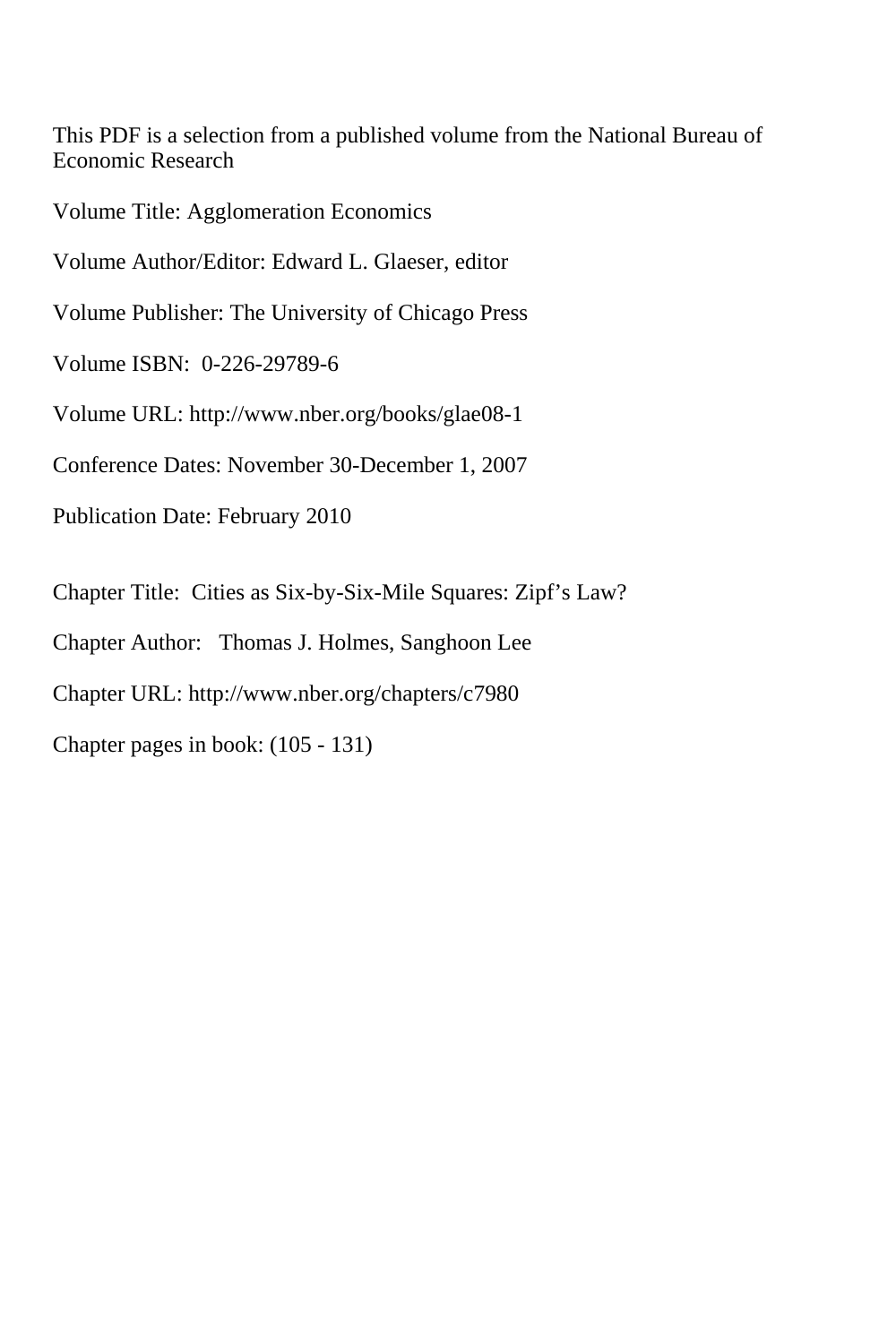# **Cities as Six-by-Six-Mile Squares** Zipf's Law?

Thomas J. Holmes and Sanghoon Lee

#### **3.1 Introduction**

Economists analyzing urban economics questions commonly use geographic units from the Census Bureau; for example, *metropolitan statistical*  areas (MSAs). The Census Bureau, in turn, typically uses arbitrarily defined political boundaries to construct its reporting units. The Census Bureau must satisfy numerous constituents with its reporting. In its determination of reporting unit boundaries, the Census Bureau would not be likely to place a high priority on what would be best for research in urban economics. Put another way, there is a high probability of measurement error between the *economic units* that researchers want and the *reporting units* such as MSAs that the Census Bureau provides.

A question in urban economics that has attracted much attention is the extent to which the size distribution of cities obeys Zipf's law.<sup>1</sup> If Zipf's law holds perfectly, then when we rank cities and plot the log of the rank against the log of the city population, we get a straight line with a slope

Thomas J. Holmes is professor of economics at the University of Minnesota, a visiting scholar at the Federal Reserve Bank of Minneapolis, and a research associate of the National Bureau of Economic Research. Sanghoon Lee is an assistant professor in the Sauder School of Business, University of British Columbia.

We thank NSF Grant 0551062 for research support. We are grateful to conference volume editor Ed Glaeser for his detailed and helpful comments. We thank Joel Waldfogel for his comments as a discussant at the NBER Economics of Agglomeration conference. We received many helpful comments from the conference participants, including, in particular, a comment by Gilles Duranton. We thank Jan Eeckhout, Xavier Gabaix, and Erzo Luttmer for feedback. We thank Julia Thornton and Steve Schmeiser for research assistance. The views expressed herein are solely those of the authors and do not represent the views of the Federal Reserve Bank of Minneapolis or the Federal Reserve System.

1. See Gabaix and Ioannides (2004) for a literature survey.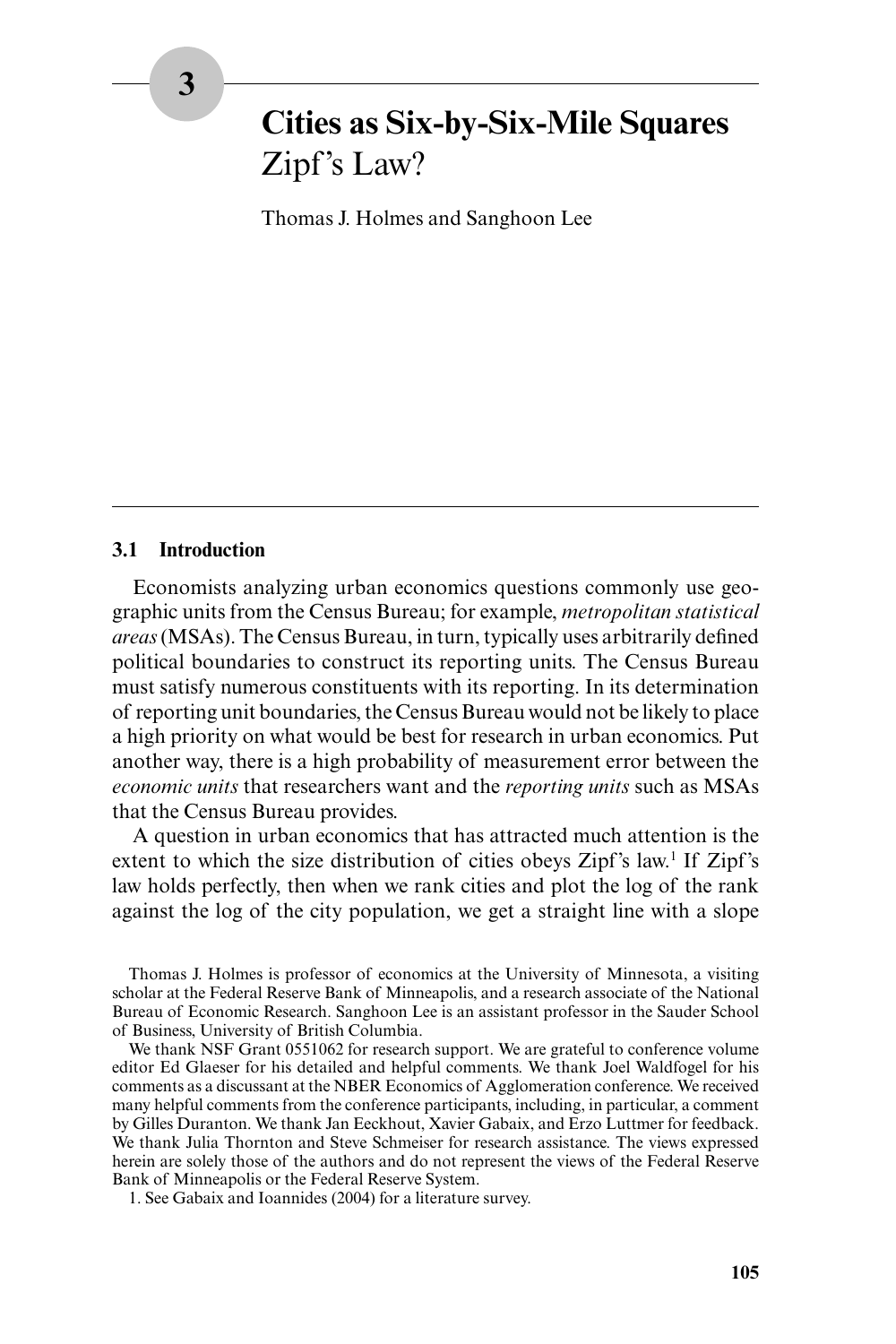of 1. Equivalently, the largest city is twice as big as the second largest, three times as big as the third largest, and so on (the *rank- size rule*). Researchers who have used MSAs to define cities, such as Gabaix (1999), have found that Zipf's law holds to a striking degree. But what does it mean to say that Zipf's law holds, when the boundaries are determined by bureaucrats and politicians?

We are concerned about how to interpret Zipf's law results with these data for three reasons. First, MSAs are aggregations of counties, and the county is a crude geographic unit for such a building block. In some parts of the country, counties cover an extremely large land area, and locations get wrapped together as an MSA that clearly does not comprise a coherent metropolitan area.<sup>2</sup> We note that even if measurement error is unsystematic, it causes potential problems for a study of the size distribution, because the distribution *with* measurement error is generally different from the one *without* it. Second, we are particularly concerned about how boundaries are drawn for the largest cities. These cities can often be found in densely populated parts of the country where MSAs form contiguous blocks, such as the Northeast Corridor extending from Washington, DC, to Boston. It is often a tough call determining whether a given area should be classified as one or two MSAs, and if the latter, where to delineate the boundary. If bureaucrats tend to use broad definitions of MSAs that subsume contiguous areas into single large MSAs, this process may itself contribute to the findings of Zipf's law. Third, with MSA data, we leave out approximately 20 percent of the population not living in MSAs. So, we do not see what is going on with small cities, the left tail of the size distribution.3 Eeckhout (2004) has recently advocated looking at the left tail by using data on census places that include very small towns. But as argued next, census places are heavily dependent on arbitrary political decisions of where to draw boundaries.

Our chapter considers a new approach to looking at population distributions that sweeps out any decisions made by bureaucrats or politicians. When comparing populations of geographic units, we can think of differences as falling along two margins. First, one unit can have a larger population than another because it encompasses more land area, holding population density fixed. Second, a unit can have a larger population on a fixed amount of land; that is, higher population density. In our analysis of the size distribution, we completely eliminate the first margin and allow only the second. We cut the map of the continental United States into a uniform grid of *six- by- sixmile squares* (and some other size grids as well) and examine the distribution of population across the *squares*. We document several regularities that

<sup>2.</sup> This point about MSAs is well appreciated in the literature. See, for example, Bryan, Minton, and Sarte (2007) for a recent discussion.

<sup>3.</sup> The Census recently released data on what are called *micropolitan areas,* which are essentially moderate- sized counties that do not qualify as MSAs. So, our concern that the county is a crude geographic unit applies here.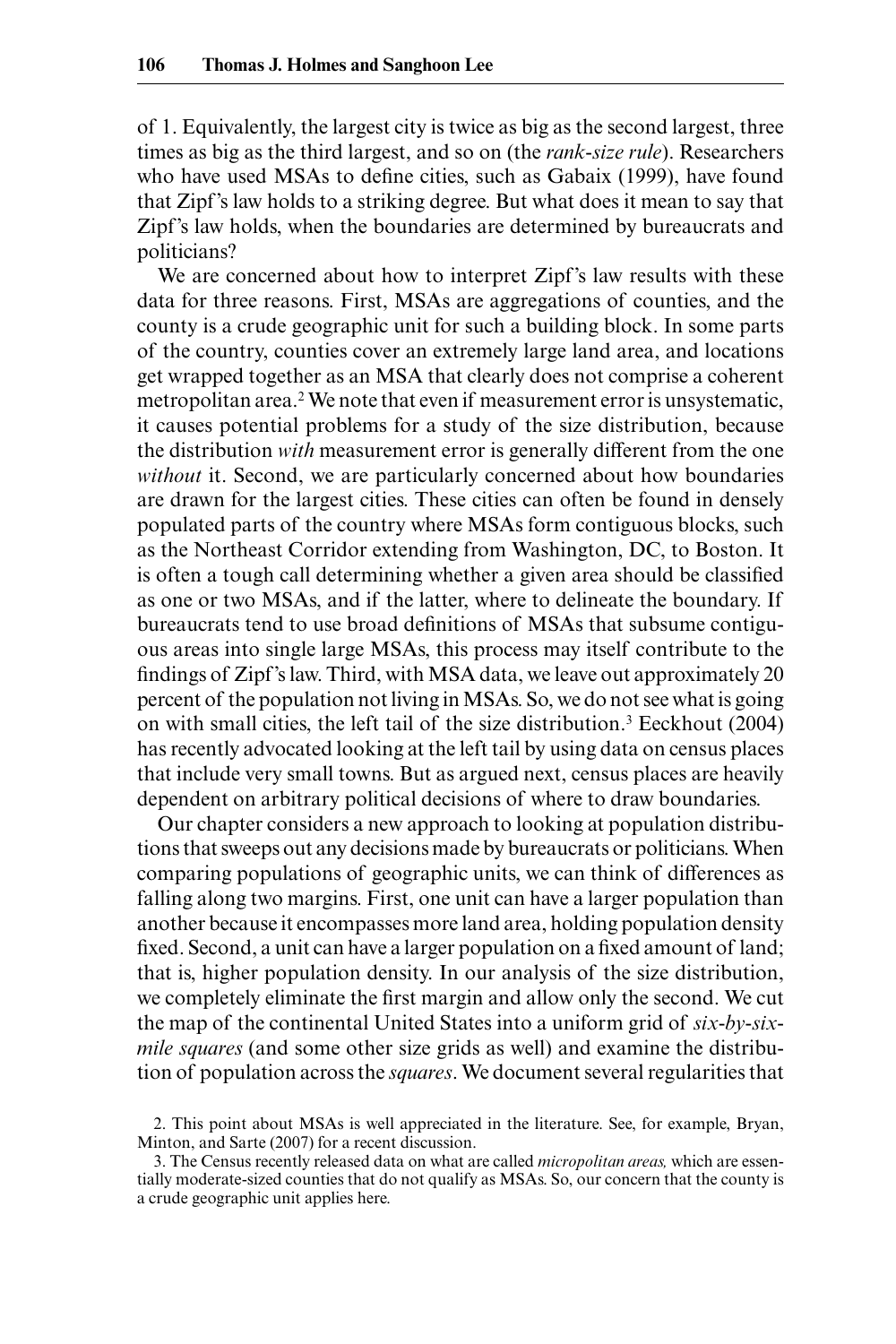are robust to various ways of cutting the data. We also examine the extent to which Zipf's law holds for squares.

Our first result is that the extreme left tail of the distribution looks approximately lognormal—roughly, a bell curve. With the Zipf distribution, there are always more smaller cities than bigger cities; there is never a bell curve with a modal point below which the density of log population decreases as size decreases. This works well on the right tail of the distribution (e.g., there are more squares with 50,000 people than with 100,000) but does not work well around the left tail. This point can be highlighted by a discussion of the extreme cases of squares with population one and two. There are 713 squares with exactly one person (a bachelor farmer, a forest ranger) living in them. A much larger number of squares (1,285) have exactly two people living in them. (Perhaps a forest ranger couple?) Given priors about scale economies and basic agglomeration benefits, it not surprising that squares with one lonely person in them are rarer than squares with two. The recent literature has not focused on scale economies and agglomeration benefits to try to understand the size distribution; instead, it has focused on the impacts of cumulative random productivity shocks (e.g., Gabaix [1999] and Eeckhout [2004]). We suspect that to understand the shape of the extreme left tail of the distribution of squares, issues of scale economies and agglomeration are of first-order importance.

Our second result throws out the extreme left tail and looks at the distribution of population across squares with population 1,000 or more. Approximately 24,000 squares meet this population threshold, and these squares account for 28 percent of the surface area of the continental United States. We construct a Zipf plot and find a striking pattern. To a remarkable degree, the plot is linear until it hits a kink at square population around 50,000. Below the kink, the slope is approximately 0.75; above the kink, the slope is approximately 2. This piecewise linear function fits the data extremely well. Moreover, when we split the data by region and make a Zipf's plot in each individual region, the same piecewise linear relationship shows up, with the kinks in approximately the same place. Our results are not like the standard Zipf's law findings, and the objects we are looking at—with no variation on the land- area margin—are different from the standard objects people look at. But we find our results intriguing in the same way that the usual Zipf's law findings are intriguing.

The third result concerns the extent that Gibrat's law for growth rates holds with squares. Under a typical statement of Gibrat's law, the mean and variance of growth is independent of initial size. Gibrat's law does not hold for squares. The relationship between growth and size is an inverted U, with the smallest and the largest population squares having the lowest growth rates. It is not surprising that the highest population squares have a low growth rate, since these areas typically are fully developed, and little vacant land is available for further growth.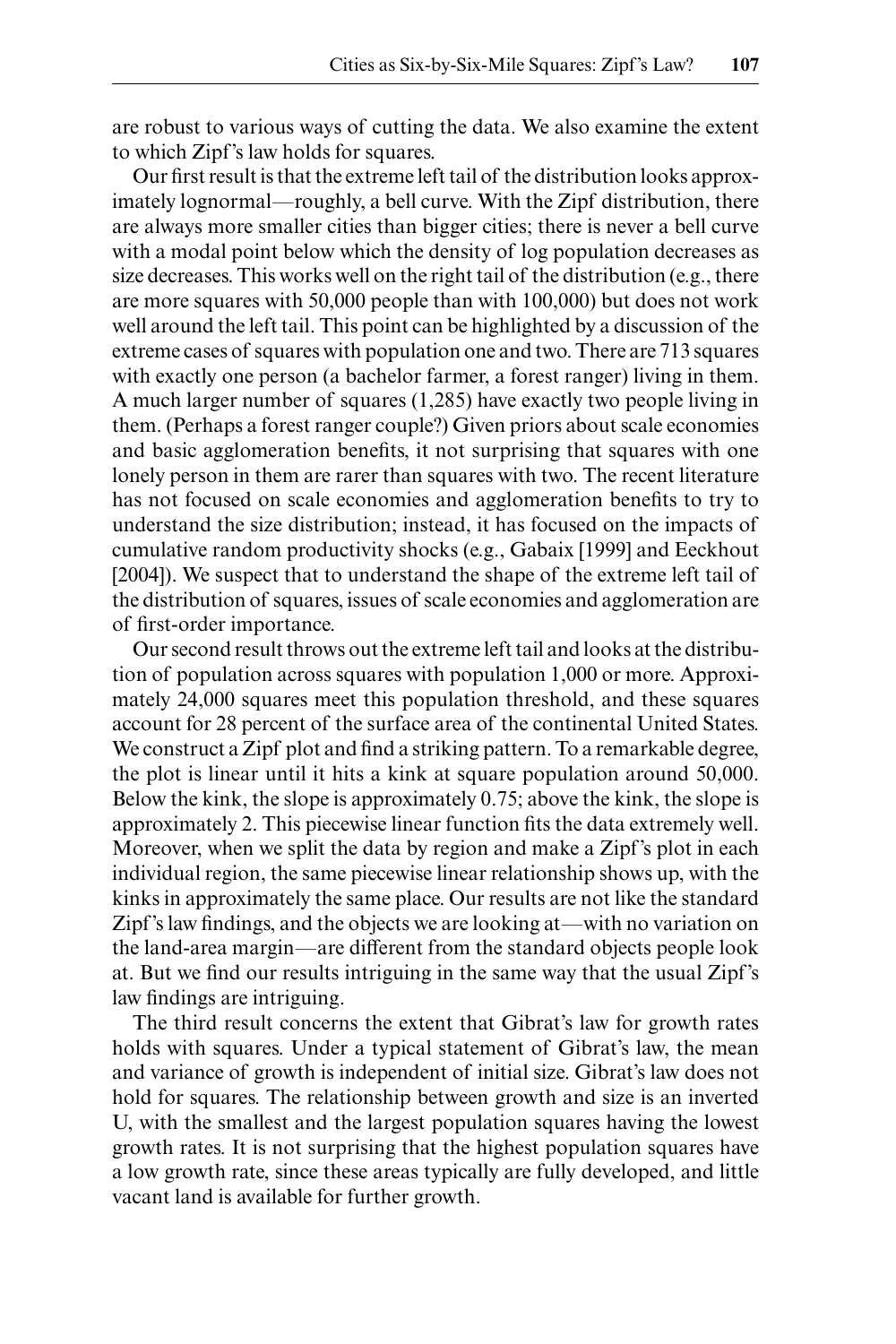Our fourth result links our findings to results in the previous literature about Zipf's law for MSAs. As mentioned, the main finding in the literature is that when we look at the upper tail of the MSA's size distribution, the regression coefficient of log rank on log population equals 1. Now, if we were to replace *MSA population* with *MSA average density* in the regression, we do not necessarily expect to get a coefficient of 1, because it depends on the elasticity of MSA surface area to MSA population. If this elasticity equals  $0.05$  (which is approximately what we find it to be), then the expected slope coefficient on density is actually 2 rather than 1. This is, in fact, our approximate result when we replace MSA population with MSA density. This is also our result when we use the maximum density square rather than the average density in the MSA. We find it interesting that the slope we are getting in the right tail of these *MSA- level* regressions is similar to the slope we get in the right tail of the *square- level* regressions (i.e., the slope to the right of the previously mentioned kink). We interpret this result as evidence of some kind of fractal structure, where the distribution of average density of the right tail of MSAs is similar to the distribution of the right tail of squares *within* MSAs, which in turn is similar to the distribution of the right tail of squares *across* all of the continental United States.

Given our wariness about using the MSA surface- area measure, we are somewhat surprised that when we use it to construct average MSA density, we get numerical results that we can connect to our results with squares. Perhaps the bureaucrats are doing a reasonably good job after all. Even if they are, our analysis of squares rather than MSAs is still interesting, because we are looking at something different from the previous literature with new insights. The fractal pattern of the right tails—across MSAs similar to squares within MSAs similar to squares across the continent—suggests an underlying common explanation. The dominant explanation in the recent literature of the size distribution of MSAs is the random growth explanation of Gabaix (1999),<sup>4</sup> but it certainly cannot explain the size distribution of squares within MSAs and squares across the continent. For one thing, Gibrat's law does not hold for squares, as already noted, and Gibrat's law is needed to get the random growth theory to work. For another, it is clear that the size distribution of squares within MSAs is better understood by economic theories like the Alonzo- Muth- Mills monocentric model of the city than by a random growth theory. We believe that a unified theory of the size distribution of squares within MSAs and across MSAs will have to incorporate economic factors like scale economies and include an explicit spatial structure. See Hsu (2008) for an attempt to do exactly this.

The closely related work of Eeckhout (2004) merits further discussion. He made a compelling case that the use of MSAs truncates out low population areas, and he suggested the use of the *census place* as a way to see what is

<sup>4.</sup> For related work on firms, see Luttmer (2007).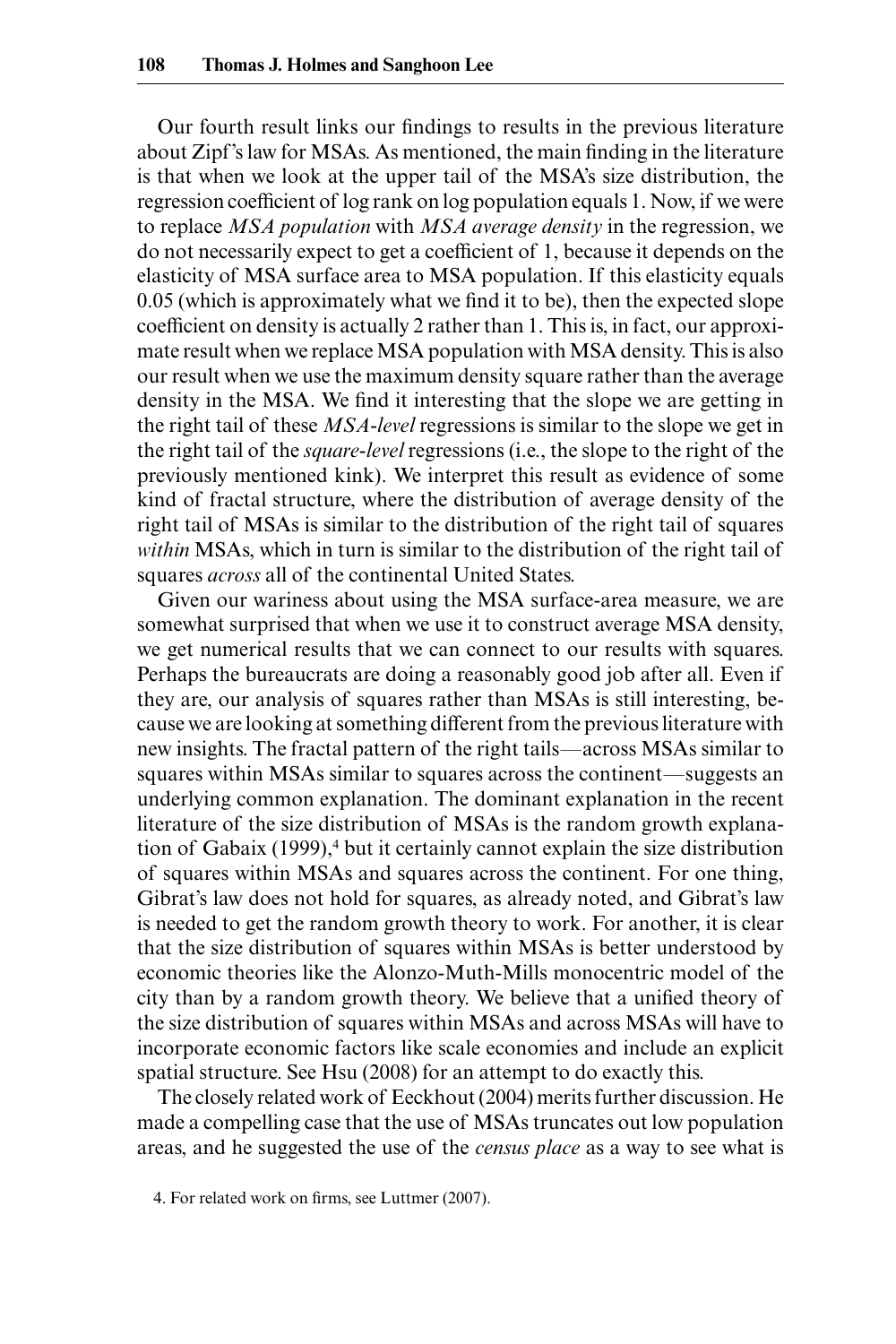happening at the bottom tail of the distribution. Interestingly, Eeckhout found that the distribution of places is lognormal rather than Zipf. However, we are even more concerned about the use of census places to define geographic boundaries than we are about the use of MSAs. First, only 74 percent of the 2000 population actually lives in what the Census calls a place; the rest of the population are in unincorporated areas.

Next, consider table 3.1. To construct it, we take a list of all census places from the 2000 Census (Eeckhout's data) and tabulate all those places with population five or less. Two places in the census file have exactly one resident (including Lost Springs, Wyoming), and two places have population equal to two, including Hove Mobile Park City, North Dakota. The arbitrary decision that Lost Springs with its one resident is considered a place, while a farmhouse in an unincorporated area with a family of five living in it is not a place of five people is dependent on legal particulars that are not likely to be of interest in our analysis of city size distributions. These concerns arise at the top of the size distribution as well. Saint Paul and Minneapolis in the Twin Cities are adjacent to each other and are different census places, since they have never merged. Manhattan and Brooklyn are part of the same census place (New York City), because they merged in the nineteenth century. Our six-by-six-square analysis pulls in all of the land in the continental United States and treats it in a uniform way: the one resident of Hove Mobile Park City is on equal footing with a bachelor farmer in an unincorporated area, and New York City is treated the same way as the Twin Cities.

Many others have noted the inadequacies of MSA definitions for vari-

| Place                     | Population |  |  |  |
|---------------------------|------------|--|--|--|
| New Amsterdam town, IN    |            |  |  |  |
| Lost Springs town, WY     |            |  |  |  |
| Hove Mobile Park city, ND |            |  |  |  |
| Monowi village, NE        |            |  |  |  |
| Hobart Bay CDP, AK        | 3          |  |  |  |
| East Blythe CDP, CA       | 3          |  |  |  |
| Hillsview town, SD        | 3          |  |  |  |
| Point of Rocks CDP, WY    |            |  |  |  |
| Flat CDP, AK              |            |  |  |  |
| Blacksville CDP, GA       |            |  |  |  |
| Prudhoe Bay CDP, AK       |            |  |  |  |
| Storrie CDP, CA           | 5          |  |  |  |
| Baker village, MO         | 5          |  |  |  |
| Maza city, ND             |            |  |  |  |
| Gross village, NE         |            |  |  |  |
|                           |            |  |  |  |

**Table 3.1 Census places with population five or less (2000 Census)** 

 $Note: \text{CDP} = \text{Census designated place.}$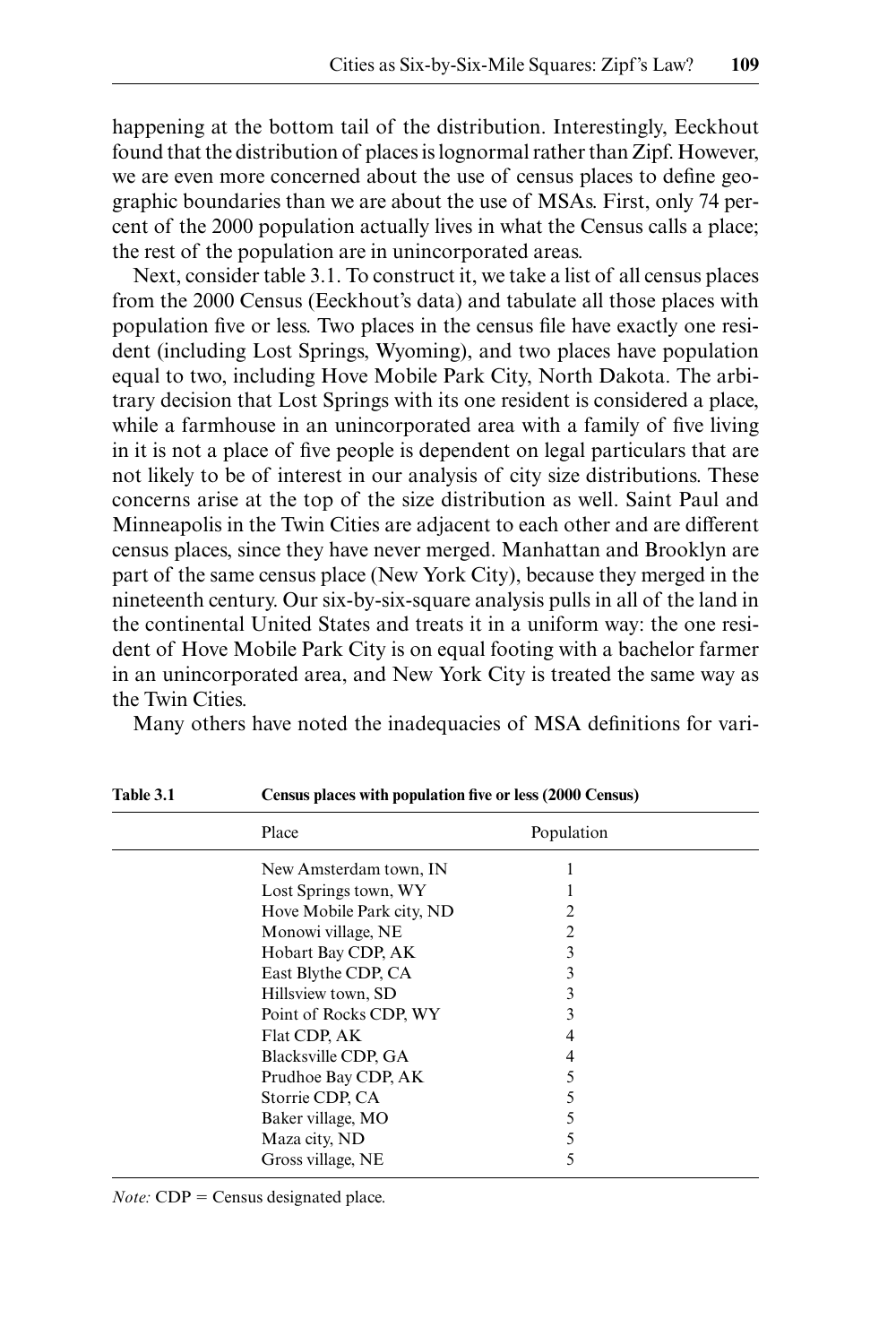ous research questions and have used geographical techniques to improve on these boundaries. For example, Duranton and Turner (2008) use buffers around 1976 settlements within MSA boundaries to obtain more meaningful MSA definitions for their analysis of urban growth and transportation. Others have used rich geographic data to determine the location of employment subcenters. (See Anas, Arnott, and Small [1998] and McMillen and McDonald [1998].) In principle, rather than fix squares like we do, it might be possible to draw some kind of optimal city boundaries to let the land margin back in. We view this approach as fruitful and complementary. But once the economists take the job of drawing the metropolitan boundaries away from the bureaucrats, we need to worry about the mistakes the economists might make. For this reason, we think it is useful to nail down what happens when we completely eliminate the land margin across locations, as we do here.

While the focus of our work is the size distribution and Zipf's law, our work also makes a broader point that research in urban economics should not be constrained by standard geographic units handed to us by statistical agencies. The Census releases population data at an extremely high level of geographic precision—the *block level* (which in urban areas is a city block or an apartment building)—so there is great flexibility in choosing boundaries. Moreover, such analysis is facilitated by advances in geographic information system software. We therefore have great flexibility in defining the boundaries to be whatever we want them to be. In many applications in urban economics, researchers might be well served by defining their own boundaries rather than using the off-the-shelf boundaries. The construction of segregation indices is one example. Other papers highlighting the flexibility of continuous geographic data include Duranton and Overman  $(2005)$  and Burchfield et al.  $(2006)$ . Another related work is the G-Econ database, which contains the worldwide geographic distribution of economic activity (gross domestic product; GDP) on a 1- degree- latitude- by- 1- degreelongitude grid (Nordhaus et al. 2006).

#### **3.2 Data**

We draw a grid of six-by-six-mile squares across the map of the continental United States. A map is a two- dimensional projection of the three dimensional globe, and the square grid may look different on maps using different projection methods. We use the USA Contiguous Albers Equal Area Conic projection method, which preserves area size: the size of an area on a map is equal to the real size of the area on the globe.<sup>5</sup>

<sup>5.</sup> This may not be true in maps using other projections. For example, maps using Mercator projections present Greenland as being roughly as large as Africa, but Africa is about fourteen times as big as Greenland.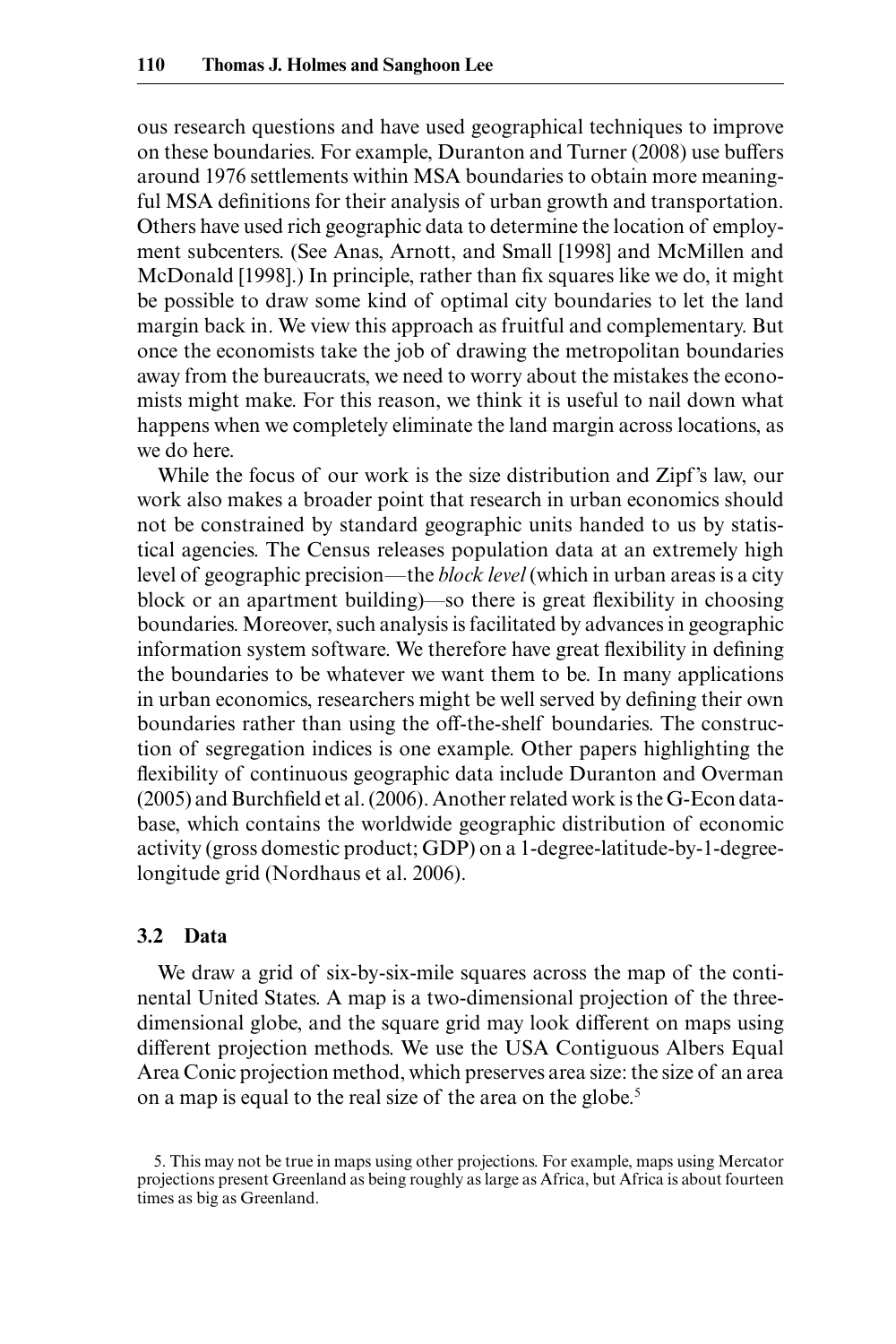We use six miles for our baseline, because in the first version of this chapter, we used the original township grid of six- by- six- mile squares. This grid was laid down in the early 1800s by the Public Land Survey System (PLSS) for the purpose of selling federal lands. (See Linklater [2003] and Holmes and Lee [2008].) That was a good place to start, but we eventually realized that drawing our own grid would be much cleaner. That way, we could cover states that were otherwise left out (e.g., the original thirteen states were not surveyed, because there were no federal lands to sell). Moreover, the original survey done with chains and landmarks was sloppy compared to what we can do now on a computer. We have to anchor the grid at some place, but as we show later, shifting the grid up or down or left or right is irrelevant. As discussed in section 3.7, a large enough change in the grid size can make a difference but not a small change.

The grid has 85,527 squares, each exactly thirty-six square miles, summing up to 3.1 million square miles of the continental United States. Figure 3.1 illustrates the grid in the vicinity of New York City. Note the six-by-six squares along the coast project into the water. We treat these areas as full six- by- six- mile squares and do not distinguish between dry land and water when delineating the surface area within the square. We make no distinc-



Fig. 3.1 Map of grid lines for six-by-six squares in the vicinity of New York City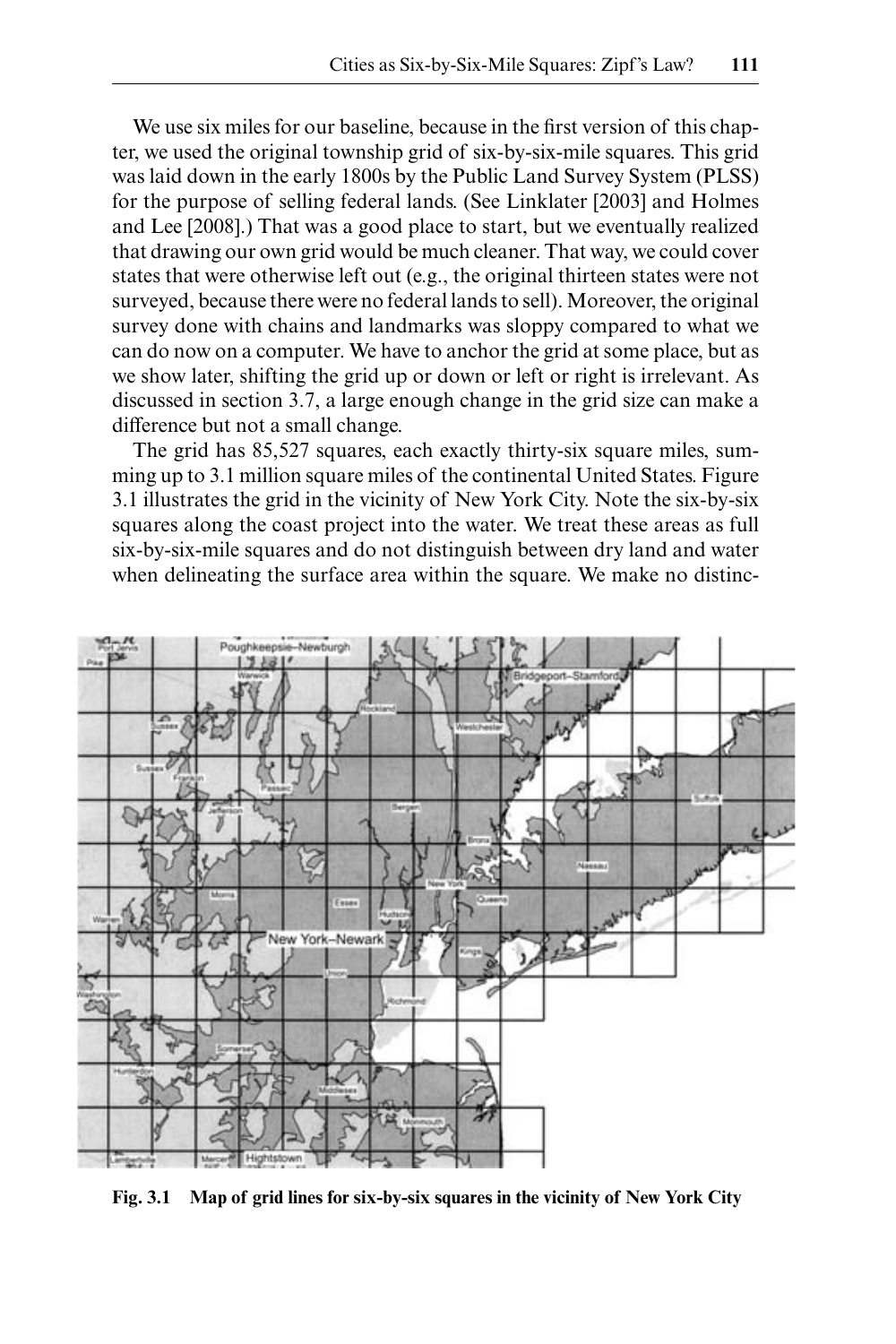tion, because people can live on the water (e.g., on houseboats) in some cases more easily than they can live on dry land, particularly in remote desert areas. We return to the water issue in section 3.7.

We use the population data from the 2000 and 1990 decennial Census reported at the level of the census block. In urban areas, a census block is a city block or an apartment building. For 2000, there are 7 million census blocks in the continental United States. Of those reporting any population, the area of the median census block for 2000 equaled 0.014 square miles, a tiny unit of land compared to a six-by-six square. The ninety-fifth percentile of block area equals 1.43 miles, still a small amount. The Census Bureau reports the longitude and latitude of a point within the boundaries of each census block, and we use this point to map each block into a six-by-six square. Figure 3.2 illustrates the location of census blocks in the vicinity of New York City. In this area, a thousand or more blocks can be assigned to a particular square.

We need to address the possibility of measurement error in the allocation of population to squares. A block boundary might cross the boundaries of a six- by- six square, and when this happens, someone living in the block on one side of the boundary can be mistakenly allocated to the six-by-six square on the other side. Because blocks are typically very small, this issue is negligible,



**Fig. 3.2 Location of census blocks (2000 Census) in the vicinity of New York City**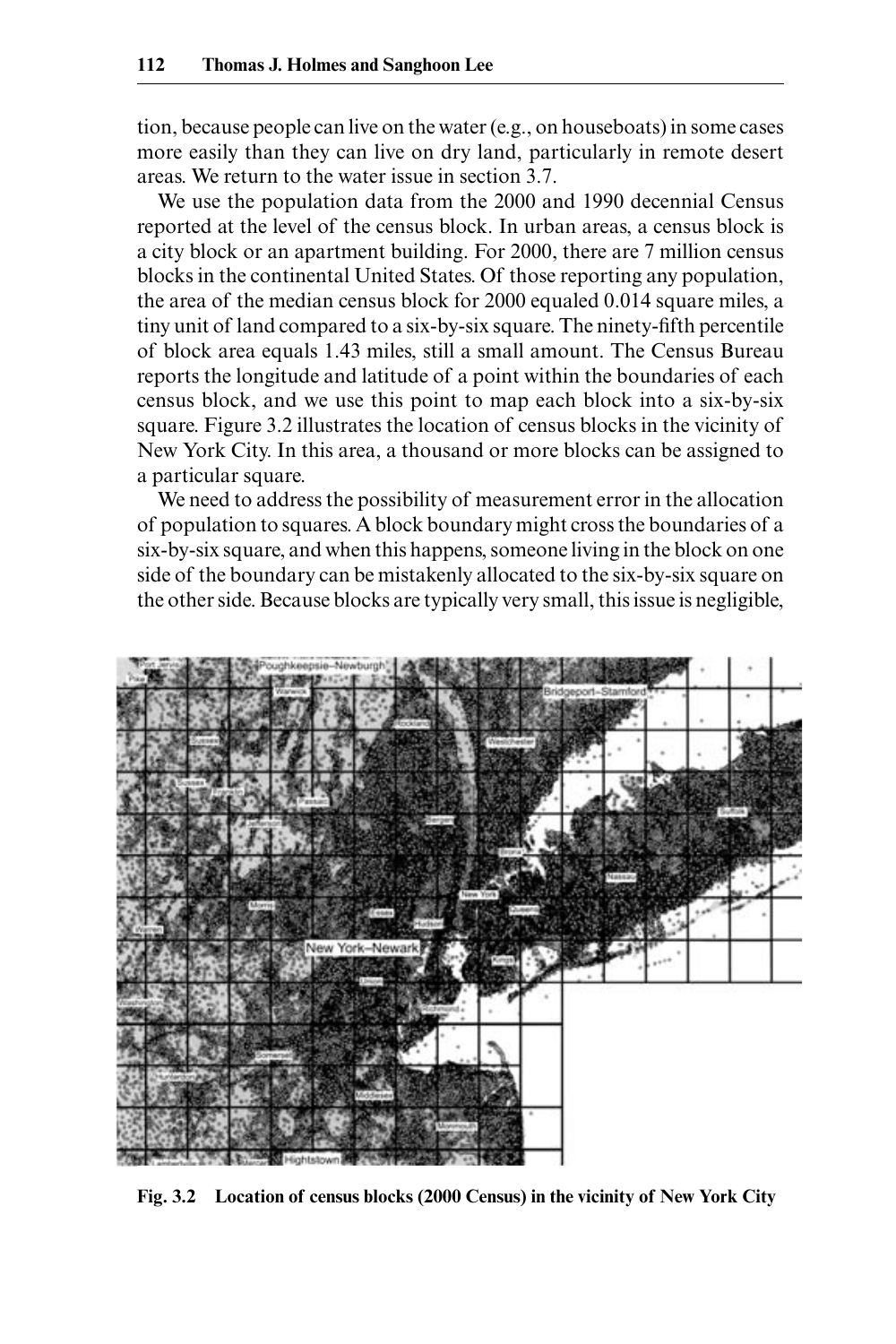except in a few extreme cases. To get some sense of this issue, we determine for each of the 280 million people in the population what six-by-six square they are assigned to and the number of block groups assigned to the same six-by-six square. The first percentile of this statistic is thirty-five blocks. This means that all but 1 percent of the population live in six-by-six squares with at least thirty-five blocks assigned to them. Now, thirty-five blocks will trace out a fairly clean square. The fifth percentile is 74 blocks, the fiftieth is 719, and the seventy-fifth is 1609. We are confident that for 99 percent of the population, our assignment is very good. We note that even in remote rural areas, the Census typically defines blocks at a fine level of granularity.<sup>6</sup>

To compare our results with what comes out of the traditional approach with MSA-level data, it is useful to aggregate our squares to MSAs. We allocate squares to the MSAs as defined for the 2000 Census. In certain metropolitan areas, the Census offers a choice of consolidated areas (e.g., the New York CMSA) versus a breakdown into component areas. We use the consolidated definitions. There are 274 different such MSAs in the continental United States. We allocate squares to MSAs according to the following rule. A square gets assigned to an MSA if any block in the square is part of the MSA. In the event a square is at a boundary where MSAs overlap in the square, we assign the square to the MSA with the largest surface area based on blocks.

Table 3.2 presents summary statistics of how population from the 2000 Census varies across squares. Mean population across the 85,527 squares is 3,269. Population is highly skewed, with two squares in the New York MSA having 1.3 million in population. The area unit used in the analysis to calculate density is the six-by-six-mile square. So, each square has one unit of area, and the population density equals the population.

Table 3.2 also presents summary statistics for the 274 MSAs. Mean density is 7,881 per square, which is twice the density of squares overall. The mean number of squares across MSAs is 87, with the minimum being 14 and the maximum being 981 squares. So clearly, the square is a much smaller geographic unit than the MSA. The maximum land area is attained by the Las Vegas MSA, which is a good example of the limitations of Census MSA definitions. The surface areas of counties in Nevada are huge. Since the Census uses the county as a building block unit for MSAs, much of the surrounding area that is not actually part of the Las Vegas metropolitan area is folded into the MSA bearing its name.7

6. In a relatively small number of cases, a square has only one block group assigned to it. There are 592 such blocks, accounting for 20,000 people (out of 280 million). These look like unusual and exceptional cases rather than just simply rural cases. Of these 20,000 people, 5,677 are in the 29 Palms military base in California. The base is in a census block covering 272 square miles. Another block is in the Mohave Desert. Others are in national parks and national forests.

7. Another example of this problem with huge counties is the case of the Flagstaff MSA in Arizona. The city of Flagstaff is located in the geographically huge Coconino county (over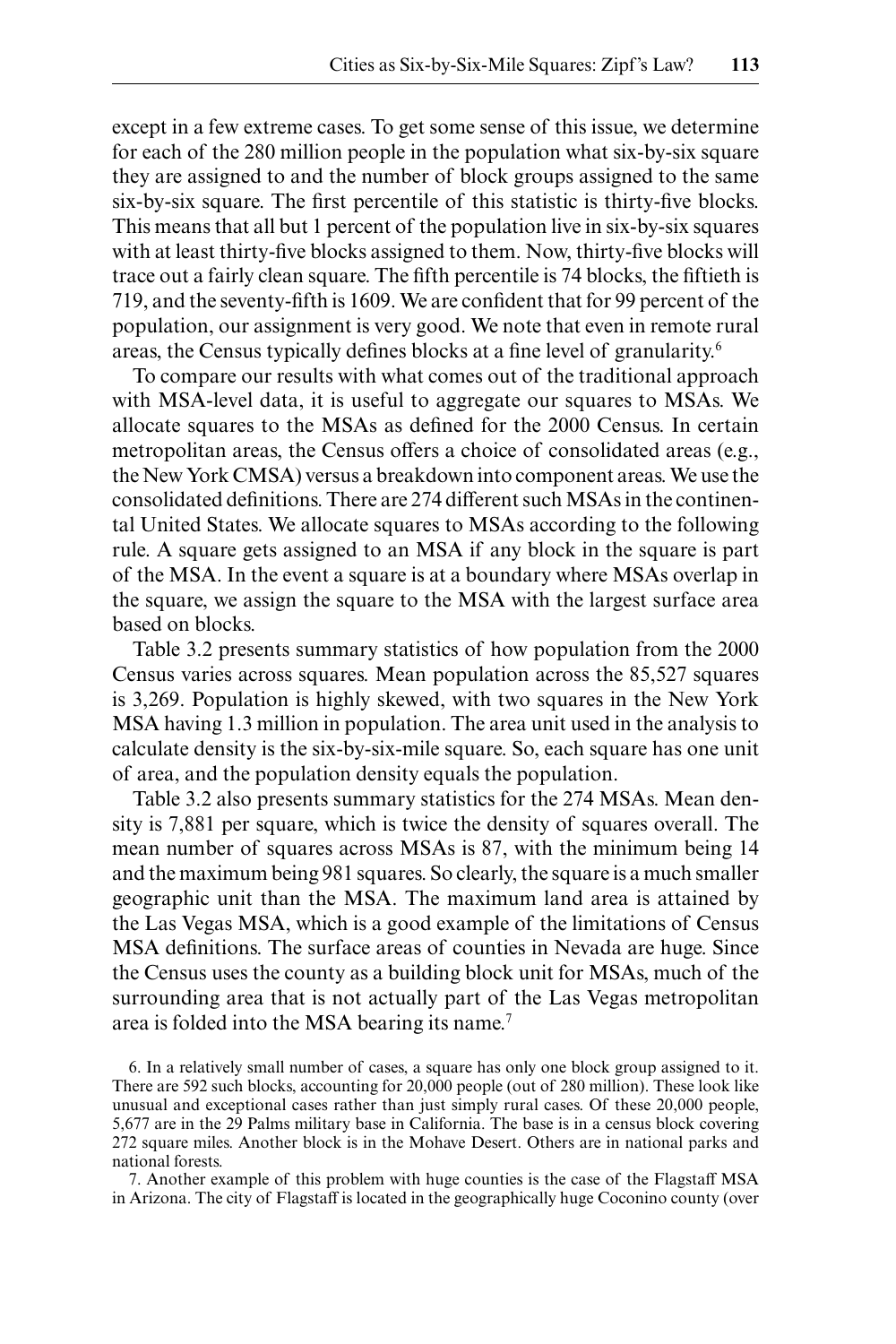| Unit       | Variable                             | Number | Mean    | Standard<br>deviation | Minimum          | Maximum    | Sum across<br>units |
|------------|--------------------------------------|--------|---------|-----------------------|------------------|------------|---------------------|
| Square     | Population                           | 85,527 | 3,269   | 18,181                | $\mathbf{0}$     | 1,317,207  | 279,583,434         |
|            | Log(population)                      | 70,590 | 5.69    | 2.48                  | $\boldsymbol{0}$ | 14.09      |                     |
|            | Area ( $6 \times 6$ square)          | 85,527 |         | $\theta$              |                  |            | 85.527              |
| <b>MSA</b> | Population                           | 274    | 843,209 | 1.986.836             | 60.744           | 21,343,534 | 231.039.389         |
|            | Population density<br>Log(population | 274    | 7,881   | 7.073                 | 215              | 55,151     |                     |
|            | density)                             | 274    | 8.67    | .80                   | 5.37             | 10.92      |                     |
|            | Area ( $6 \times 6$ square)          | 274    | 87      | 103                   | 14               | 981        | 23.798              |

**Table 3.2 Summary statistics: Squares and MSAs (population from 2000 Census)**

#### **3.3 Background Equations**

Discussing some background equations on the size distribution is useful. Following the notation of Gabaix and Ioannides  $(2004)$ , let  $S<sub>i</sub>$  denote the population size of city *i*, and suppose the distribution of populations across cities is Pareto:

(1) 
$$
\text{Rank}_i = P(\text{Size} > S_i) = \frac{\alpha}{S_i^{\zeta}}.
$$

Taking logs, we get

(2) 
$$
\ln \text{Rank}_i = \ln \alpha - \zeta \ln S_i.
$$

The slope  $\zeta$  is called the *tail coefficient*. Zipf's law is said to hold if  $\zeta = 1$ .

Let  $L_i$  be the land area of city *i* and the population density  $D_i$  be

$$
D_i = \frac{S_i}{L_i}.
$$

The analysis remains in a log-linear form if there is a constant elasticity  $\eta$ relationship between land and population,

$$
L_i = \gamma S_i^{\eta}.
$$

Taking logs yields

(3)  $\ln L_i = \ln \gamma + \eta \ln S_i$ .

<sup>18,000</sup> square miles). The Census classifies the whole county as the Flagstaff MSA. Flagstaff is the third largest MSA by land area. Cities quite distant from Flagstaff, including Tuba City (78 miles) and Page (119 miles), are folded into the Flagstaff MSA because they happen to be in this county. A large percentage of the Flagstaff MSA population reported by the Census comes from distant places like these that clearly are not part of the economic unit of Flagstaff city. Researchers might be tempted to use the city boundaries of Flagstaff rather than the MSA boundaries. But this raises the issue of the often arbitrary political decisions that determine municipal boundaries.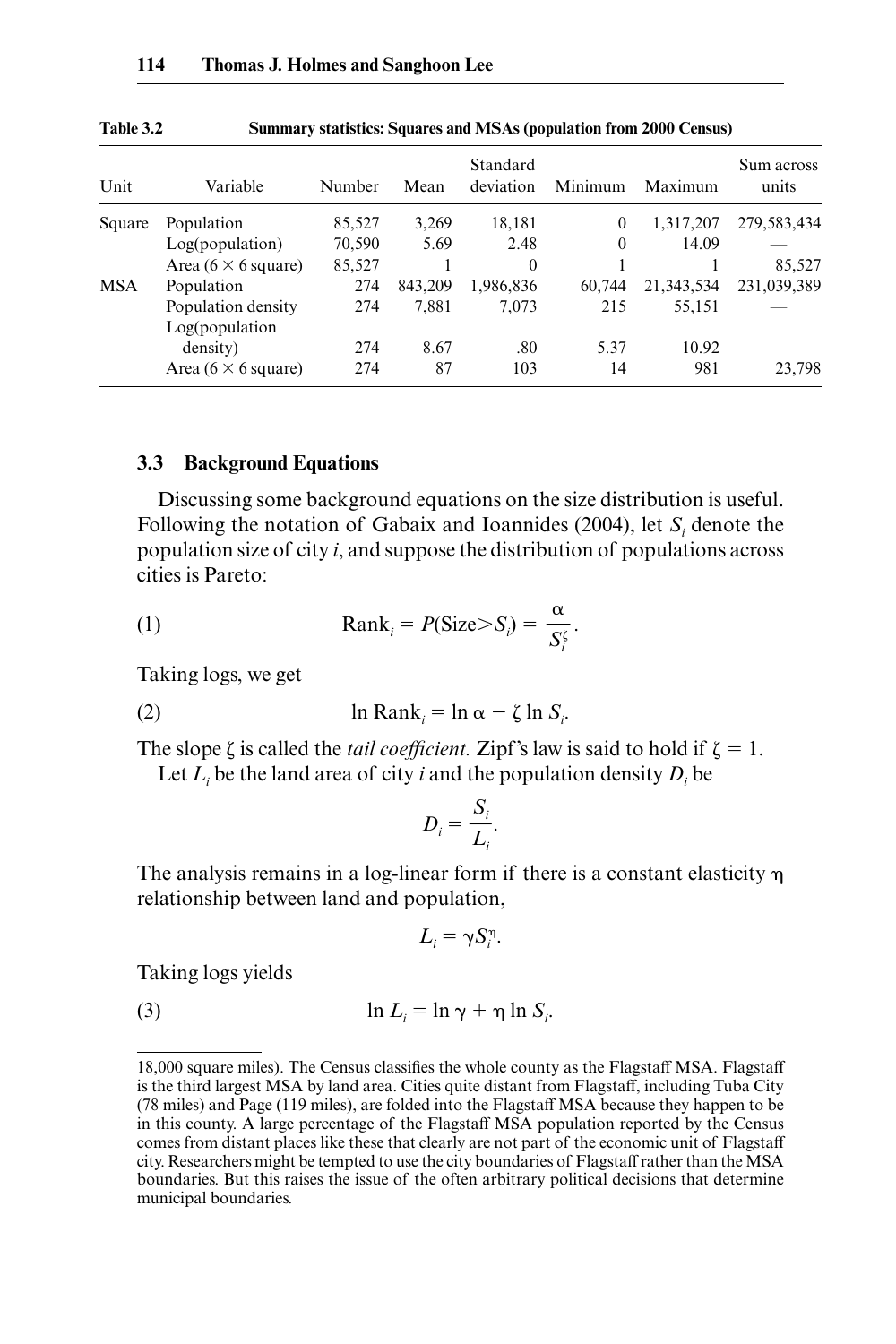Solving the preceding for  $\ln S_i$  and substituting into equation (2) yields

(4) 
$$
\ln \text{Rank}_i = \left\lfloor \ln \alpha + \frac{\zeta}{\eta} \ln \gamma \right\rfloor - \frac{\zeta}{\eta} \ln L_i.
$$

This is a Zipf's relationship using land instead of population. Note the slope is  $\zeta/\eta$ , not  $\zeta$ . In the special case where population density is constant across cities (e.g., each individual inelastically demands one unit of land), then  $\eta = 1$ , and the slope coefficient for the land regression in equation (4) is identical to the slope coefficient for the population regression in equation (2). But otherwise, in the empirically relevant case where  $\eta$  < 1, the slope is higher for the land regression than the population regression.

Analogously, using  $\ln D_i = \ln S_i - \ln L_i$  and equation (3), we can solve for  $\ln S_i$  in equation (2) in terms of  $\ln D_i$  to get

(5) 
$$
\ln \text{Rank}_i = \left[\ln \alpha - \frac{\zeta \ln \gamma}{(1-\eta)}\right] - \frac{\zeta}{1-\eta} \ln D_i.
$$

This is a Zipf's plot for population density. The tail coefficient is  $\zeta/(1-\eta)$ . If Zipf's law holds so that  $\zeta = 1$ , and if  $\eta < 1$ , then this slope will be greater than 1.

Next, consider squares. Let the squares be indexed by  $j$ , and let  $s_j$  be the population of square *j*. Let  $A_i$  be the set of squares that are in city *i*. Then, city population, land area, and density equal

$$
S_i = \sum_{j \in A_i} s_j.
$$
  
\n
$$
L_i = \text{Number of squares in } A_i,
$$
  
\n
$$
D_i = \frac{S_i}{L_i} = \text{mean } s_j, j \in A_i.
$$

In general, the relationship between the size distribution of the squares  $s_j$  and of the cities  $S_i$  is quite complicated, except for the special case where each square is a city. We leave to future research a theoretical analysis of this relationship and focus instead on a descriptive analysis of the distribution of the squares  $s_j$  and how it compares to the distribution of MSA-defined cities.

We are able to make one immediate observation. Let  $s_i^{\max}$  be the highest population square in city *i*,

$$
s_i^{\max} = \max_{j \in A_i} s_j.
$$

If the maximum density square is proportionate to the overall city population density,

$$
s_i^{\max} = \lambda D_i,
$$

and if we replace  $D_i$  in equation (5) with  $s_i^{\text{max}}$ , then we obtain the same slope coefficient. This is interesting, because the maximum population square is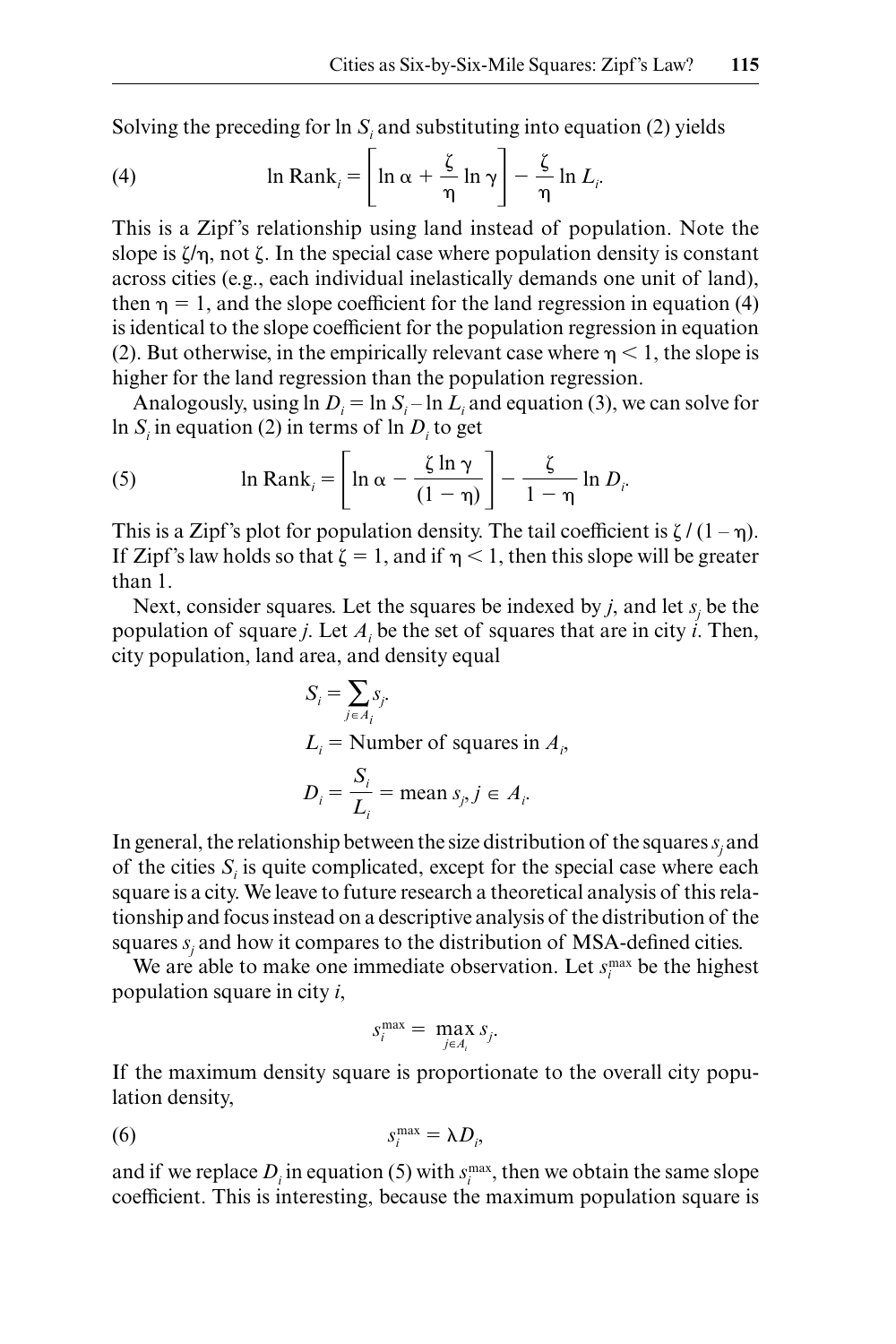more reliably measured than the average population density of an MSA. The latter heavily depends on where the boundaries are drawn. Typically, there is rural land at the boundary of an MSA, so the wider the boundaries are drawn, the lower the overall MSA population density. The  $s_i^{\max}$  variable is determined in the interior of the MSA, the "central business district," far from the boundaries of the MSA. So, it will not be affected if the MSA boundary is arbitrarily increased twenty miles out or twenty miles in.<sup>8</sup> (The MSA boundaries still impact the  $s_i^{\max}$  measure if the Census merges two MSAs into one.)

#### **3.4 The Size Distribution of MSAs**

As a benchmark, this section examines the size distribution of MSAs. Following Gabaix (1999), we focus on the 135 largest MSAs, treating this area as the upper tail of the distribution.

Figure 3.3 presents three Zipf plots. Panel A is the standard plot where we use population. Panel B replaces population with land area as in equation (4); panel C replaces population with density as in equation  $(5)$ . Table 3.3 reports estimated slope coefficients. As is common in the literature, we estimate the tail index two ways: standard ordinary least squares (OLS) and the Hill method (the maximum likelihood procedure under the null hypothesis that the distribution is Pareto). See Gabaix and Ioannides (2004) for a discussion of econometric practice in this literature. As recommended in this work, we use simulation methods to estimate the OLS standard errors, because the usual method yields biased estimates. Zipf's law for the population holds in a striking fashion. The OLS estimate of the slope coefficient for the population regression is 1.01. The fit is excellent, as can be seen by the straight line in figure 3.3 and by the  $R^2$  of 0.988 in table 3.3.

The Hill estimate of the population coefficient is 0.94—a little less than 1. But the estimated standard error is 0.07, so we cannot reject that the slope equals one with a standard statistical test. Here and elsewhere in the chapter, the Hill estimates are a little smaller than the OLS estimates and have a higher estimated standard error but are otherwise similar. Since the OLS and Hill estimates are basically telling the same story, for the rest of the chapter, we will discuss just the OLS estimates in the text but report both in the tables.

The OLS slope coefficients on land and density are 1.70 and 1.90, respectively. Straight lines fit reasonably well. To relate this result to the equations in the previous section, we look at the relationship between land area and

<sup>8.</sup> One issue with  $s_i^{\text{max}}$  one could raise is that it might depend on where the grid is positioned. We show in the following text that we can shift around the grid and our results with  $s_i^{\max}$  do not change.

<sup>9.</sup> Analogous to what we do for population, for land, we take the top 135 MSAs ranked by land, and for density, we take the top 135 MSAs ranked by density.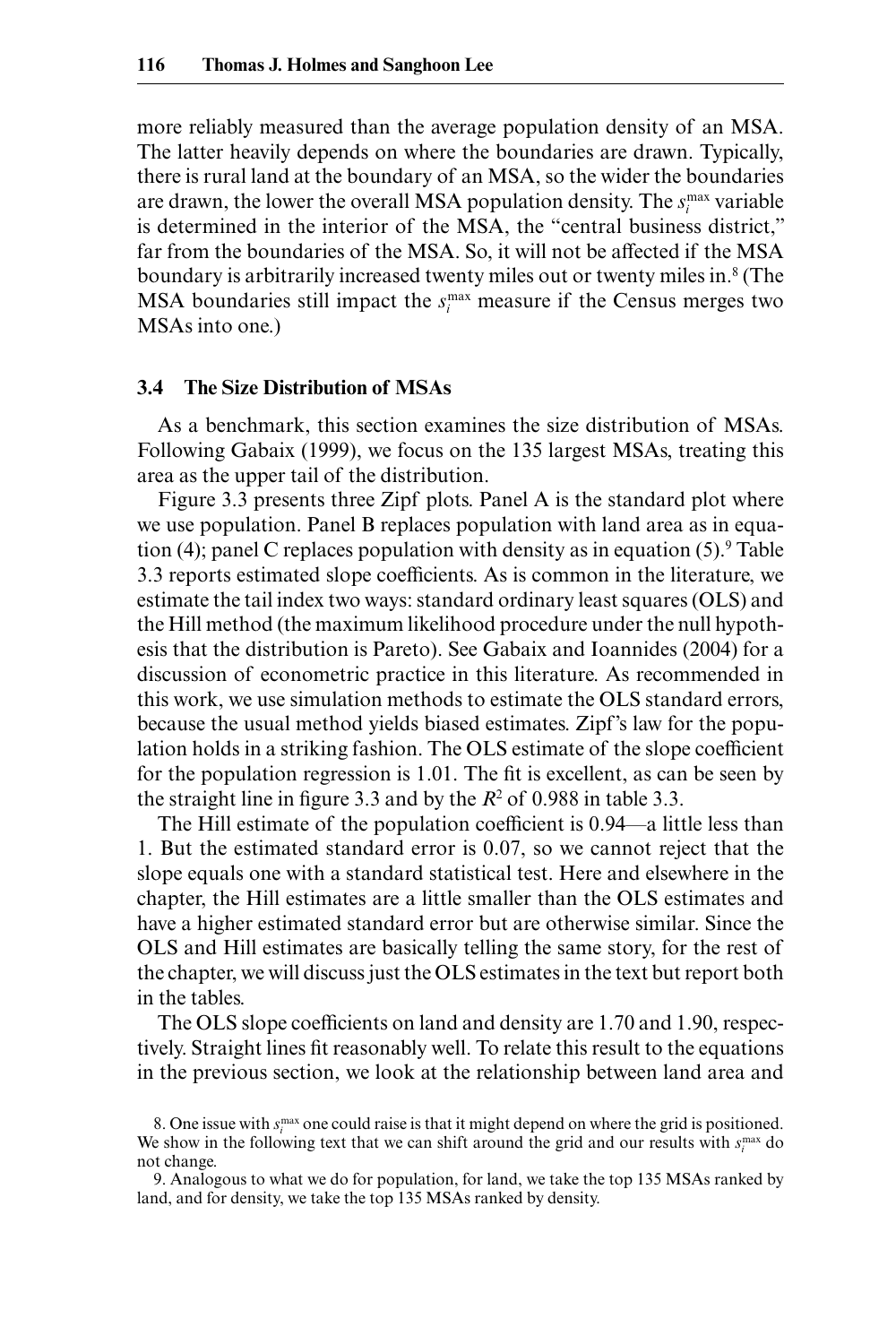

**Fig. 3.3 MSA- level Zipf plots:** *A***, top 135 MSAs by population;** *B***, top 135 MSAs by area;** *C***, top 135 MSAs by population density**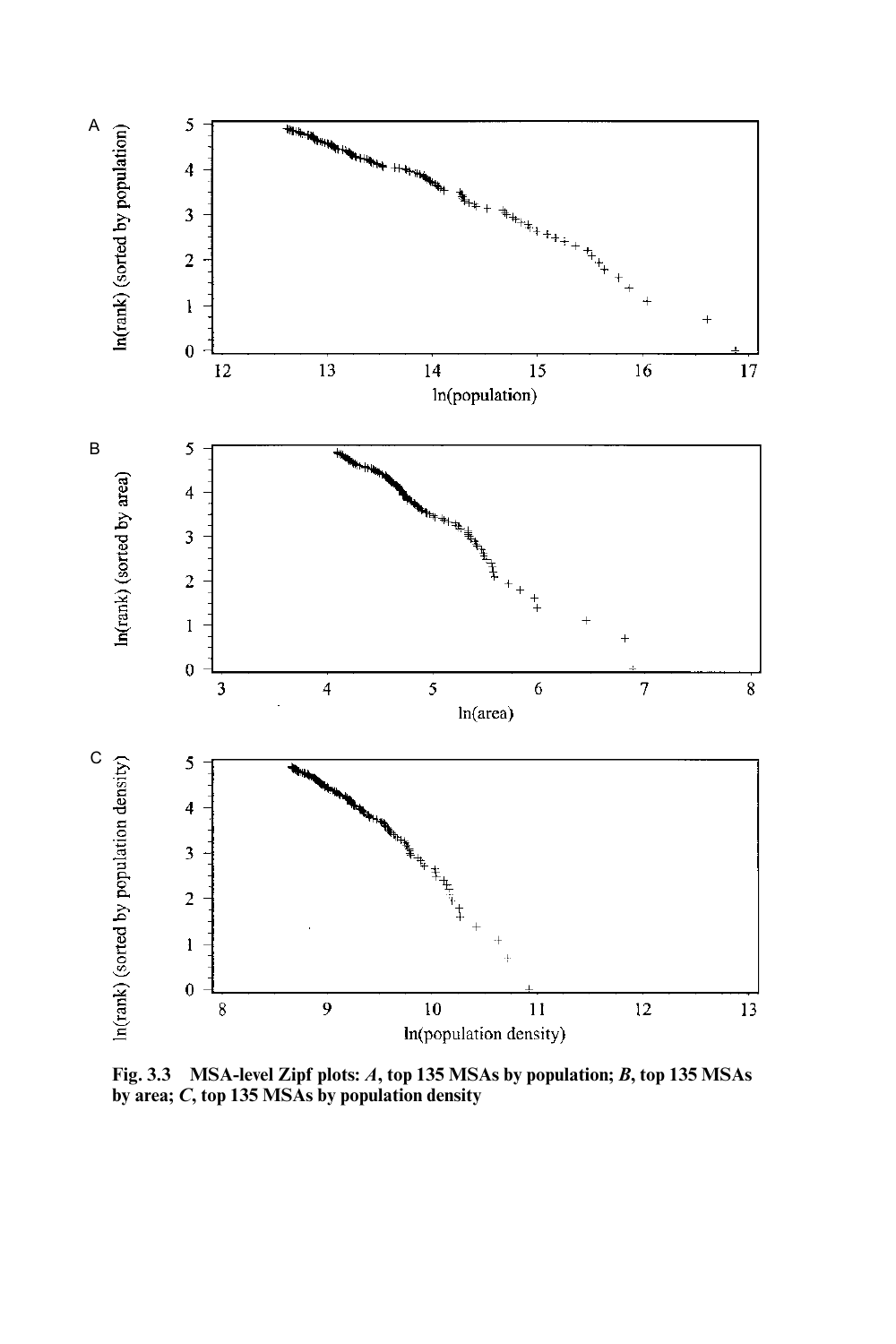|                                                       | <b>OLS</b>                | Hill method |                           |
|-------------------------------------------------------|---------------------------|-------------|---------------------------|
| Size measure                                          | Slope<br>(absolute value) | $R^2$       | Slope<br>(absolute value) |
| Population                                            | 1.013                     | .985        | .944                      |
|                                                       | (.12)                     |             | (.078)                    |
| Land area                                             | 1.70                      | .984        | 1.569                     |
|                                                       | (.12)                     |             | (.176)                    |
| Density                                               | 1.896                     | .973        | 1.616                     |
|                                                       | (.12)                     |             | (.120)                    |
| $s_i^{\text{max}}$ (maximum population square in MSA) | 1.761                     | .988        | 1.546                     |
|                                                       | (.12)                     |             | (.125)                    |

**Table 3.3 MSA- level Zipf regression results: Alternative size measures**

*Note:* Each regression uses top 135 MSAs ranked by given size measure.

population in the top 135 MSAs by population. A regression of the log of MSA area on log MSA population yields a slope coefficient of 0.52.10 Let us take this as an estimate of  $\eta$  from the previous section. Equations (4) and (5) from the previous section suggest the slope coefficient on both land and density should approximately equal 2 if  $\zeta = 1$  and  $\eta = 0.5$  approximately hold. Our estimates of 1.70 and 1.90 are in the ballpark of 2.

Next, we bring in our information about squares into an MSA- level analysis. For each MSA  $i$ , we determine  $s_i^{\text{max}}$ , the maximum population square of all the squares in MSA *i*. We substitute  $s_i^{\text{max}}$  for the average density  $D_i$ , as discussed in the previous section. The results are reported in the bottom row of table 3.3. The estimated slope coefficient equals 1.76. The estimate is close to the 1.90 estimate obtained with average density, and the fit is little better:  $R^2 = 0.988$  instead of  $R^2 = 0.973$ . Recall that the land measure for MSAs is crude, making the derived measure of average MSA density a relatively crude object. Yet, the results are similar with the two alternative measures of density. Suppose the population of the maximum density square is proportionate to average density as in equation (6) *and* that the average density measure is measured precisely. Then, these two regressions would yield similar slopes. We interpret this finding as encouraging for those wishing to use MSA-defined cities.

It is worth noting that even with the  $s_i^{\max}$  regression, we are still dependent on Census decisions about whether two nearby metropolitan areas should be grouped into one or two MSAs. The Census groups San Francisco and Oakland into one MSA, so the observation of  $s_i^{\max}$  is downtown San Francisco. If Oakland were separated into a distinct MSA, we would get another observation of  $s_i^{\text{max}}$  for downtown Oakland. In our exercise in the next section with squares, we do not depend on such Census classifications.

10. The standard error is 0.04, and the  $R^2 = 0.52$ .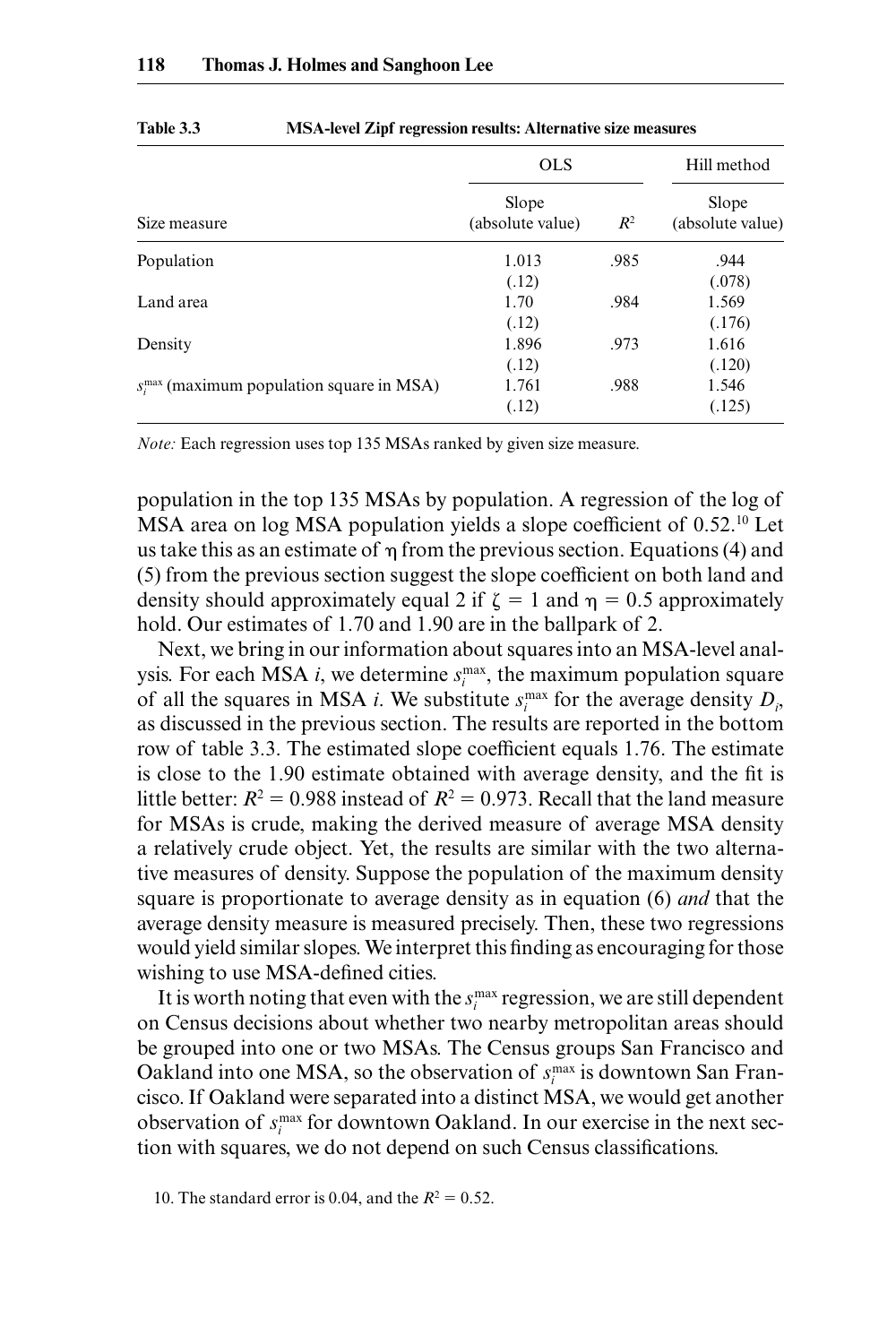So far, our focus has been on the upper tail of the MSA distribution. Next, we look at the entire distribution of MSAs. It is known in the literature that Zipf plots of MSAs tend to exhibit a concave shape when the lower tail of the distribution is included. (See, for example, Rossi- Hansberg and Wright [2007].) When a Zipf's plot is not a straight line, a standard density plot of the distribution can be more revealing than a Zipf's plot. As a segue into looking at the whole distribution, we first illustrate in panel A of figure 3.4 a density plot (histogram) of log population for just the upper tail, the 135 highest population MSAs. Also illustrated in the plot is the best-fitting



**Fig. 3.4 Density plots:** *A***, 135 largest MSAs;** *B***, all 274 MSAs;** *C***, populated squares**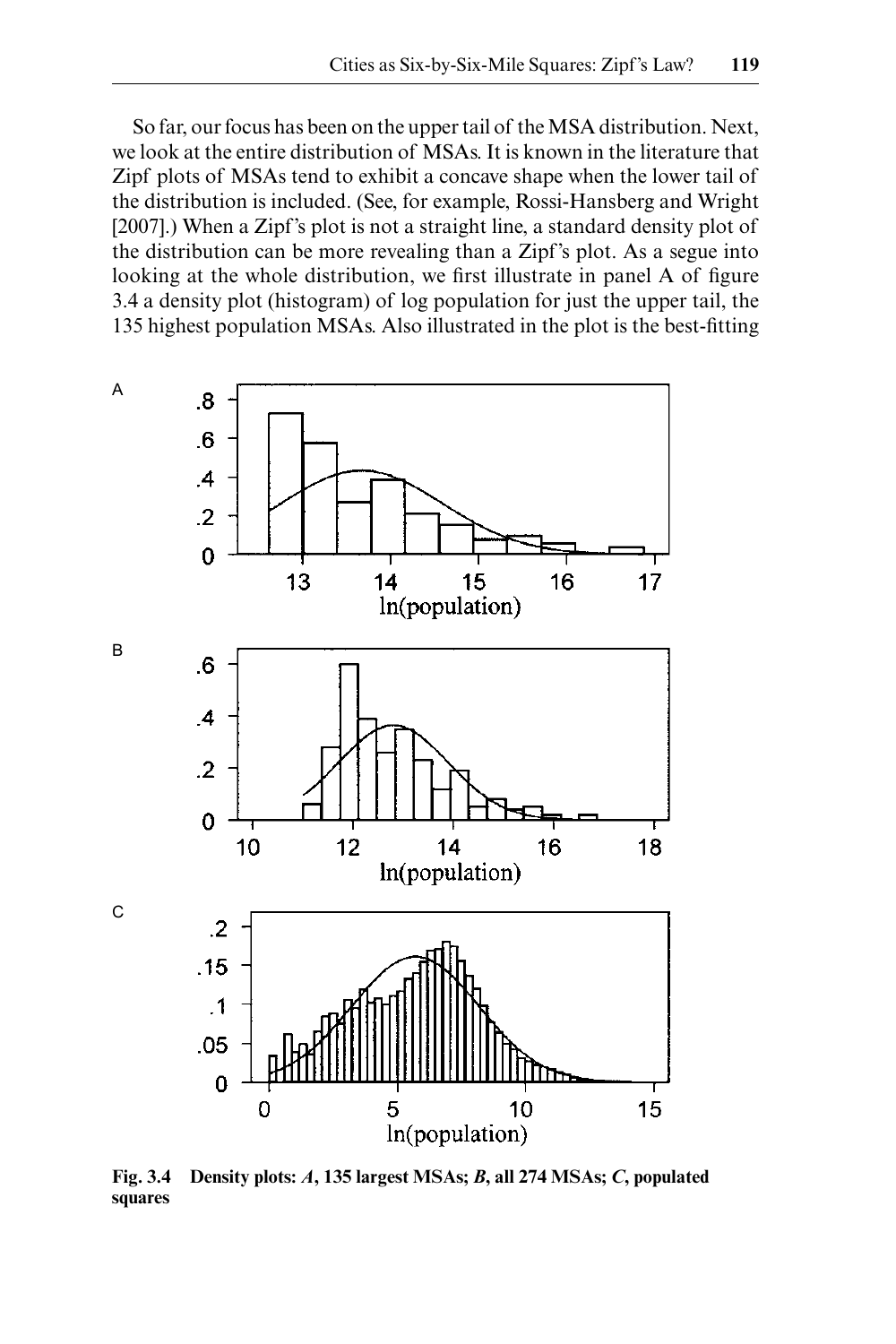normal curve. Clearly, the bell-curved shape of the normal does not fit the distribution within the top 135 MSAs very well. Rather, a Pareto distribution is a good fit here. With the Pareto, the density is a straight line that is strictly decreasing; the smaller the units, the more units there are.

Panel B in figure 3.4 illustrates the distribution of log population for all 274 MSAs. Now, the tendency for monotone decline of the density is not as pronounced as it is with just the top 135, but this is still the clear pattern. Certainly, the bell curve of the normal does not fit the distribution of MSAs very well.

#### **3.5 The Size Distribution of Six-by-Six Squares**

We turn now to the size distribution of six-by-six squares. Table 3.4 provides cell counts for population size groupings. Approximately 15,000 of the 86,000 squares are unpopulated. There are 713 squares where only one person lives and 1,285 where two people live. Clearly, the Pareto in which the density is always decreasing cannot fit this distribution.

Panel C of figure 3.4 is a density plot of log population across all squares with at least one person. For the unpopulated squares, the log of population is minus infinity, so the figure leaves out a spike at minus infinity. For squares with one person, log population equals 0, so the plot begins here. The last column of table 3.4 provides a conversion from population to log population to aid in interpretation of the figure. When log population is less

**Table 3.4 Distribution of population across six- by- six squares (Census 2000** 

| population in the contiguous United States) |                      |                          |                                          |  |  |  |
|---------------------------------------------|----------------------|--------------------------|------------------------------------------|--|--|--|
|                                             | Number<br>of squares | Percent of<br>population | Log(population) at<br>bottom of grouping |  |  |  |
| All squares                                 | 85,527               |                          |                                          |  |  |  |
| Population $= 0$                            | 14,937               | 0.00                     | $-\infty$                                |  |  |  |
| Population $> 0$                            | 70,590               | 100.00                   | 0.00                                     |  |  |  |
| By population size grouping                 |                      |                          |                                          |  |  |  |
| Population $= 1$                            | 713                  | .00.                     | 0.00                                     |  |  |  |
| Population $= 2$                            | 1,285                | .00.                     | 0.69                                     |  |  |  |
| $3 \le$ population $\le 5$                  | 2,564                | .00.                     | 1.10                                     |  |  |  |
| $6 \leq$ population $\leq 10$               | 2,532                | .01                      | 1.79                                     |  |  |  |
| $10 \leq$ population $\leq 100$             | 16,233               | .23                      | 2.30                                     |  |  |  |
| $100 \le$ population $\le 1,000$            | 23,289               | 3.59                     | 4.61                                     |  |  |  |
| $1,000 \leq$ population $\leq 10,000$       | 19,271               | 21.20                    | 6.91                                     |  |  |  |
| $10,000 \leq$ population $< 50,000$         | 3,521                | 27.40                    | 9.21                                     |  |  |  |
| $50,000 \le$ population $\le 1,000,000$     | 1,179                | 46.28                    | 10.82                                    |  |  |  |
| $1,000,000 \leq$ population                 | 3                    | 1.29                     | 13.82                                    |  |  |  |
| Size groupings of later interest            |                      |                          |                                          |  |  |  |
| $1,000 \leq$ population                     | 23,974               | 96.17                    | 6.91                                     |  |  |  |
| $50,000 \leq$ population                    | 1,182                | 47.57                    | 10.82                                    |  |  |  |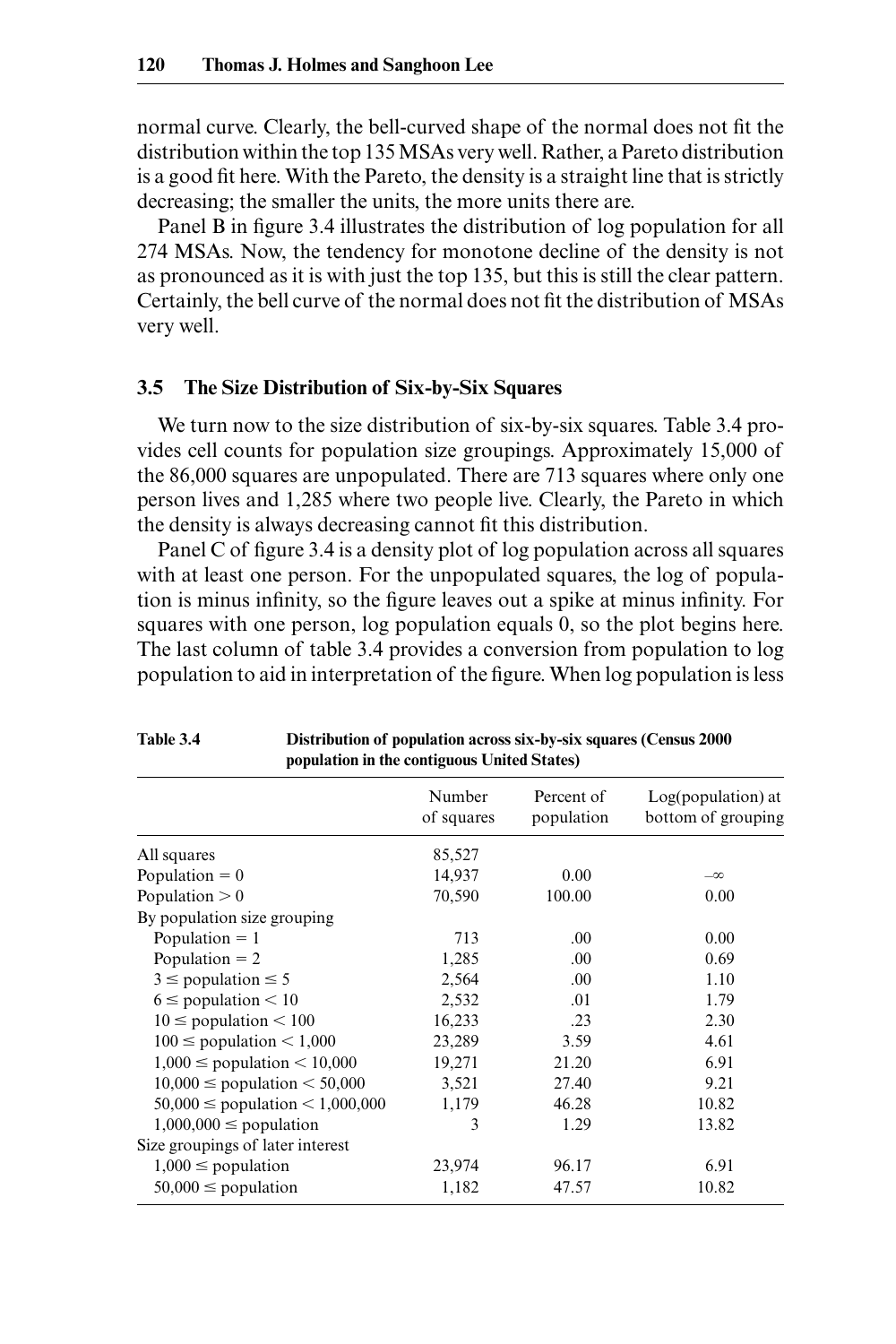than 4 (when population is less than about fifty), the best fit normal curve fits reasonably well, though the fit is choppy. Certainly, the lognormal fits the distribution better than the Pareto on the right tail.

Our finding that the lognormal is a rough approximation to the right tail of the distribution of squares is like Eeckhout's (2004) finding that the lognormal fits the right tail of the distribution of census places. But as argued in the introduction, the census place is a problematic geographic unit to use in examining the size distribution. Eeckhout presents a random growth model with shocks to location productivities that generates a lognormal distribution. We do not attempt any formal analysis in this chapter to try to explain why the size distribution has the shape that it has. But a look at the raw data makes us skeptical that random location-specific productivity shocks are the main driving factor, at least at the extreme left tail. That there are more squares with two people than with one person (1,285 instead of 713) seems to us more likely due to basic agglomeration benefits in the human condition rather than the variance of location-specific productivity shocks. It seems likely that as we move beyond the one- and two- person size classes, related agglomeration forces are also at work.

We now turn our attention away from the extreme left tail and consider what the distribution looks like with the extreme left tail truncated. If any part of the distribution is to look anything like Zipf, it has to be on the downward-sloping portion of the density. Inspection of figure 3.4 (panel C) reveals that the mode of the distribution is approximately at a log population of 7, which corresponds to approximately a population of 1,000. Henceforth, we truncate all squares with population less than 1,000. From table 3.4, we see that there are 23,974 squares with 1,000 people or more and that these account for about 28 percent of the U.S. land mass and 96 percent of the population. The coverage of the population is very significant here. Even with the truncation, we are including areas that are quite remote.

Figure 3.5 is a Zipf's plot of the population distribution of squares with 1,000 or more people. It exhibits a clear pattern. The relationship looks piecewise linear, with a kink around log population of 11 (which corresponds to a population of approximately 50,000). Above the kink, the relationship steepens. We use nonlinear least squares to fit a piecewise linear function to the plot in figure 3.5. The estimates are reported in table 3.5. Because of the large number of observations, the estimated standard errors are quite small, so they are not reported. The estimated kink is at a log population of 10.89. Below the kink, the (absolute value of) the slope is 0.75; above the kink, it is 1.94. The  $R^2 = 0.998$  is extremely high, so the piecewise linear function fits very well. For comparison purposes, we also fit a linear function. The slope in the linear case is between the estimates for the piecewise linear case, and the fit is noticeably worse.

The Census groups states into nine different census divisions. Our next exercise is to examine the distribution of population across squares within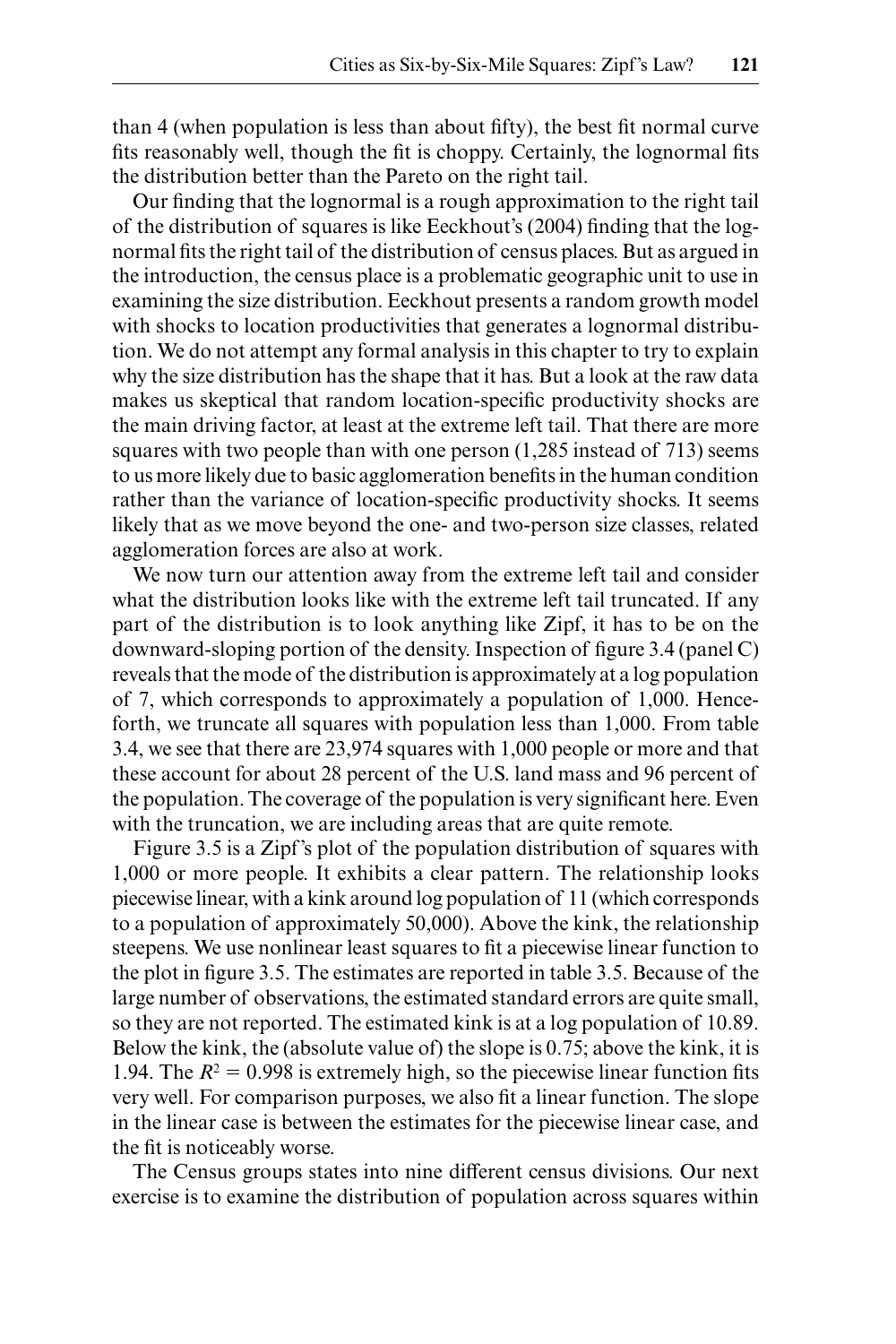

**Fig. 3.5 Square- level Zipf plot for continental United States (all 23,974 squares with population at least 1,000)**

| and above)                                                     |        |       |                  |                    |       |       |       |
|----------------------------------------------------------------|--------|-------|------------------|--------------------|-------|-------|-------|
|                                                                |        |       | Piecewise linear | Linear             |       |       |       |
| Sample of squares                                              | N      | Kink  | Slope1           | Slope <sub>2</sub> | $R^2$ | Slope | $R^2$ |
| All squares with population $\geq 1,000$<br>By Census division | 23,974 | 10.89 | .747             | 1.937              | .998  | .833  | .969  |
| New England                                                    | 1,027  | 9.96  | .569             | 1.521              | .996  | .763  | .930  |
| Middle Atlantic                                                | 2,184  | 10.28 | .669             | 1.249              | .997  | .759  | .965  |
| <b>East North Central</b>                                      | 4,313  | 10.92 | .784             | 1.982              | .999  | .861  | .975  |
| West North Central                                             | 2,337  | 11.04 | .886             | 2.607              | .999  | .941  | .984  |
| South Atlantic                                                 | 4.977  | 10.72 | .756             | 2.175              | .995  | .857  | .959  |
| East South Central                                             | 2,898  | 10.48 | 1.010            | 2.357              | .997  | 1.072 | .983  |
| West South Central                                             | 3,078  | 11.17 | .786             | 2.834              | .997  | .857  | .969  |
| Mountain                                                       | 1.383  | 11.55 | .723             | 3.662              | .997  | .791  | .964  |
| Pacific                                                        | 1,777  | 11.21 | .521             | 1.872              | .992  | .646  | .922  |

Table 3.5 Six-by-six-square-level Zipf regression results (squares with population 1,000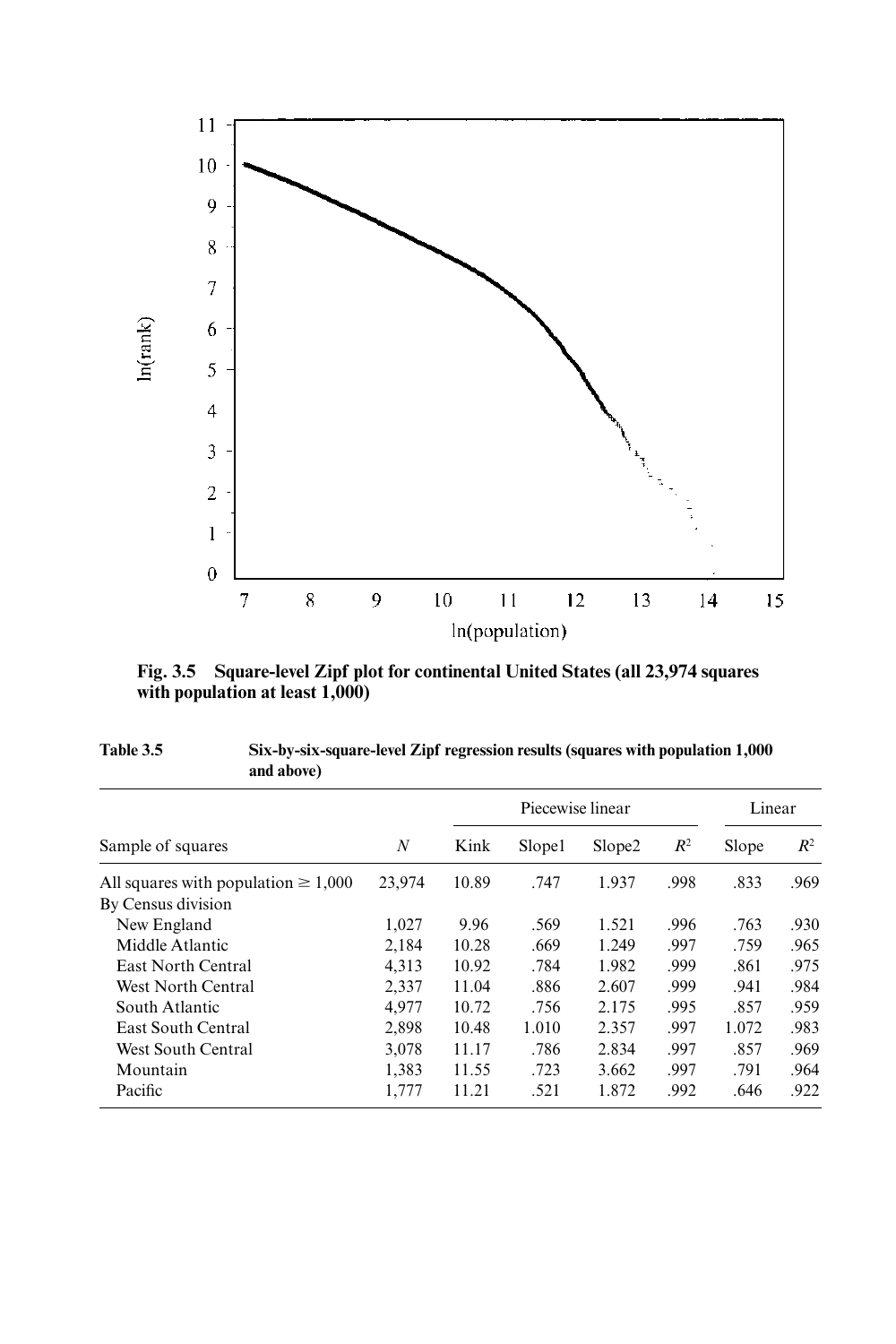

**Fig. 3.6 Square- level Zipf plots for census divisions (square population at least 1,000)**

each census division. Figure 3.6 contains Zipf plots for all nine divisions, and table 3.5 lists the estimates. To a remarkable degree, the pattern we have established for the country as a whole occurs in each division individually. Table 3.5 shows that the estimated location of the kink varies little across the divisions, roughly eleven for each. In figure 3.6, we see that the slope on the left side of the kink is approximately the same for each division. The plots look something like vertical shifts across the divisions. In all cases, the slope to the right of the kink is strictly greater than 1, and to left of the kink, the slope is less than 1 (with the exception that for the East South Central, the slope actually equals 1 to the left of the kink).

The kink at log population of 10.9 suggests we should explore this upper tail. This corresponds approximately to a population of 50,000. Now, truncate all squares with population less than 50,000. We are left with 1,182 squares, accounting for 48 percent of the population. Table 3.6 reports the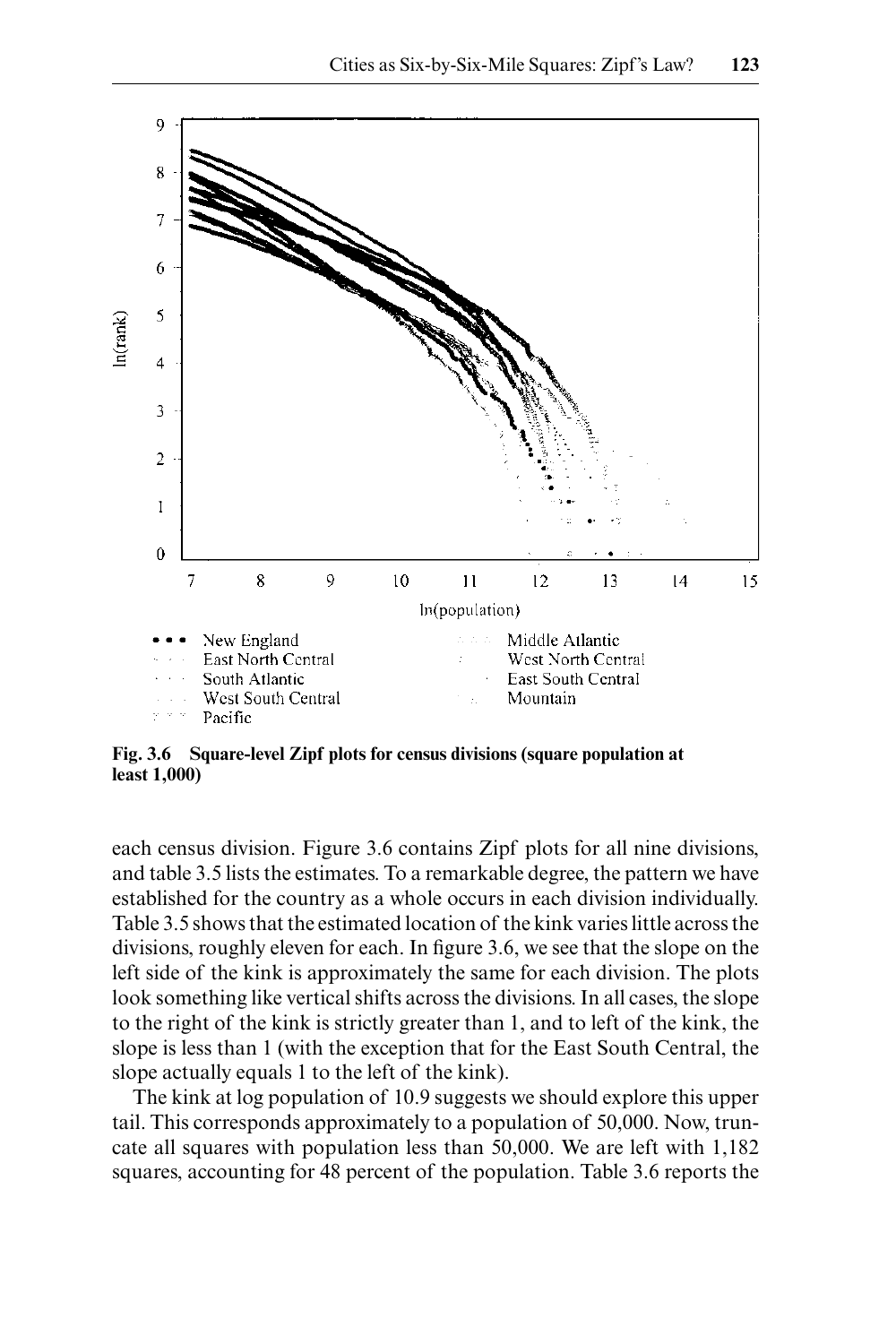|                                           |                  | <b>OLS</b>       |       | Hill<br>method |  |
|-------------------------------------------|------------------|------------------|-------|----------------|--|
|                                           |                  | Slope            |       |                |  |
| Sample of squares                         | $\boldsymbol{N}$ | (absolute value) | $R^2$ | Slope          |  |
| All squares with population $\geq 50,000$ | 1,182            | 1.889            | .983  | 1.569          |  |
| By Census division                        |                  |                  |       |                |  |
| New England                               | 58               | 1.865            | .989  | 1.892          |  |
| Middle Atlantic                           | 154              | 1.318            | .989  | 1.302          |  |
| East North Central                        | 193              | 1.929            | .987  | 1.641          |  |
| <b>West North Central</b>                 | 74               | 2.389            | .969  | 2.108          |  |
| South Atlantic                            | 218              | 2.271            | .972  | 1.847          |  |
| <b>East South Central</b>                 | 44               | 2.763            | .923  | 2.575          |  |
| West South Central                        | 138              | 2.286            | .918  | 1.778          |  |
| Mountain                                  | 85               | 1.951            | .853  | 1.487          |  |
| Pacific                                   | 218              | 1.597            | .931  | 1.236          |  |
| Mean across divisions                     | 131.3            | 2.041            | .948  | 1.763          |  |
| By MSA (10 largest)                       |                  |                  |       |                |  |
| <b>Boston</b>                             | 26               | 1.462            | .987  | 1.491          |  |
| Chicago                                   | 54               | 1.412            | .974  | 1.246          |  |
| <b>Dallas</b>                             | 35               | 2.208            | .869  | 1.401          |  |
| Detroit                                   | 35               | 1.718            | .938  | 1.603          |  |
| Houston                                   | 29               | 1.751            | .894  | 1.469          |  |
| Los Angeles                               | 82               | 1.265            | .870  | 0.986          |  |
| New York                                  | 95               | 1.139            | .981  | 1.173          |  |
| Philadelphia                              | 32               | 1.425            | .982  | 1.612          |  |
| San Francisco                             | 43               | 1.451            | .935  | 1.373          |  |
| Washington                                | 43               | 1.639            | .955  | 1.336          |  |
| Mean across top ten MSAs                  | 47.4             | 1.547            | .939  | 1.369          |  |
| Mean across top twenty-five MSAs          | 29.2             | 1.776            | .915  | 1.556          |  |

#### Table 3.6 Six-by-six-square-level Zipf regression results (squares with population **50,000 and above)**

results of a linear Zipf's regression on this tail of the distribution. Taking the country as a whole, the slope is 1.889. Looking at each census division individually, the variation in the slope is relatively small, and the mean is 2.

We conclude this section by connecting our results from the square-level analysis to the previous section's results for the MSA- level analysis. The bottom of table 3.6 reports the results of Zipf regressions across squares *within* MSAs. For example, there are twenty-six squares with 50,000 people or more in the Boston MSA, and when we estimate the Zipf's regression on this sample, we get a slope of 1.46. The table reports the results of individual regressions for the top ten MSAs (by population), as well as the mean coefficients across these regressions for the top ten and top twenty-five MSAs. (We only do this for large MSAs, since small MSAs have few 50,000 squares with which to run the regression.)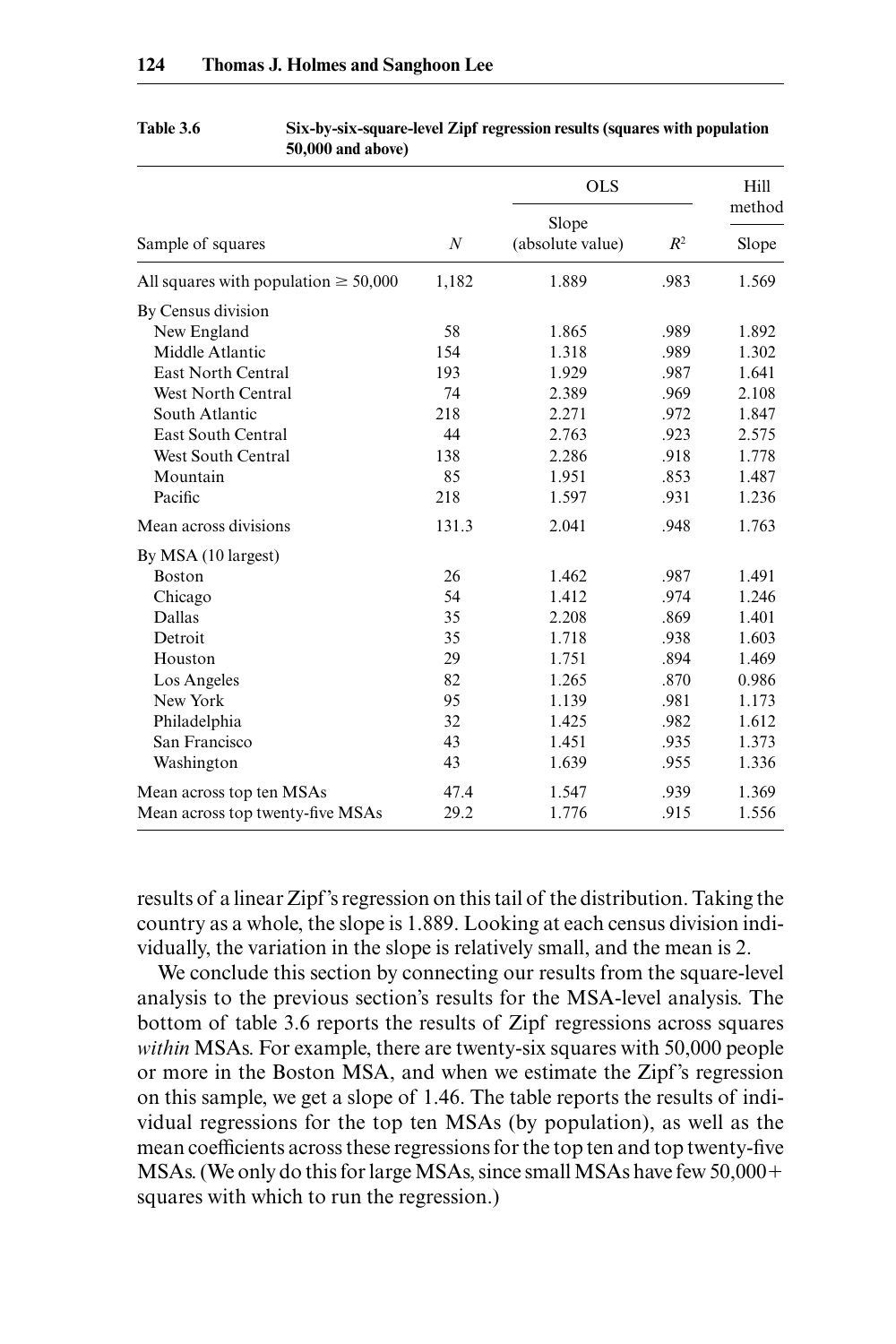Recall from table 3.3 that in an *MSA- level* regression with the 135 top MSAs, when we use the maximum population square  $s_i^{\text{max}}$  as the size measure, we get a slope of 1.761. It is notable that when we take the MSA that is ranked 135 according to this measure, its value of  $s_i^{\max}$  is 65,000, which approximately equals the 50,000 cutoff we are using here. The 1.761 slope approximately equals the slope of the *within- MSA, square- level* regressions we are doing here. The average slope across the top twenty-five MSAs is in fact 1.776.

The results here are interesting in two ways. First, there is an interesting fractal-like pattern among squares with 50,000 or more in population. Looking *within* a given MSA, the Zipf coefficient across squares is on the order of 1.7. This is approximately what we get when we take the maximum population square in each MSA and look *across* MSAs. It is also approximately what we get when we take all such squares across the whole country and look at them together (the 1.9 estimate in table 3.6), as well as when we look at squares in individual regions.

Second, this coefficient is also approximately the result we get when we do not use the squares and just use average MSA density (the 1.896 coefficient on density in table 3.3). We have raised concerns about the arbitrary way MSAs are defined, and there is certainly measurement error. Yet, our analysis in which MSA definitions play no role whatsoever (1.889 Zipf coefficient in table 3.6) is very close to our results in the MSA density analysis of table 3.3 (again, the 1.896 coefficient in table 3.3). Now, these are different objects that need not be the same, even if with perfect measurement. Yet, the suggestive fractal pattern here hints that they might very well be the same or very close if we did have perfect measurement. And even with the imperfect measurement of MSAs we have to work with, our analysis may not be very far off.

#### **3.6 Growth Rates**

The theoretical literature has emphasized the link between the size distribution of cities and their growth rates. In particular, Gabaix has shown a connection between Gibrat's law and Zipf's law. One version of Gibrat's law is that the mean and variance of the growth rate of a city are independent of the initial size of a city. Authors such as Ioannides and Overman (2003) have noted that Gibrat's law is a reasonable first-order approximation to the data. (See also Black and Henderson [2003] for an analysis.)

Table 3.7 shows that Gibrat's law is a reasonable first-order approximation for MSA growth in our data. The measure of growth rate used here is the difference in log population between 2000 and 1990. Mean growth over all MSAs during the period is 0.124. The mean growth varies relatively little over the four different MSA groupings in the table. It takes a low of 0.114 for cities with less than 250,000 people and has a peak of 0.141 for cities in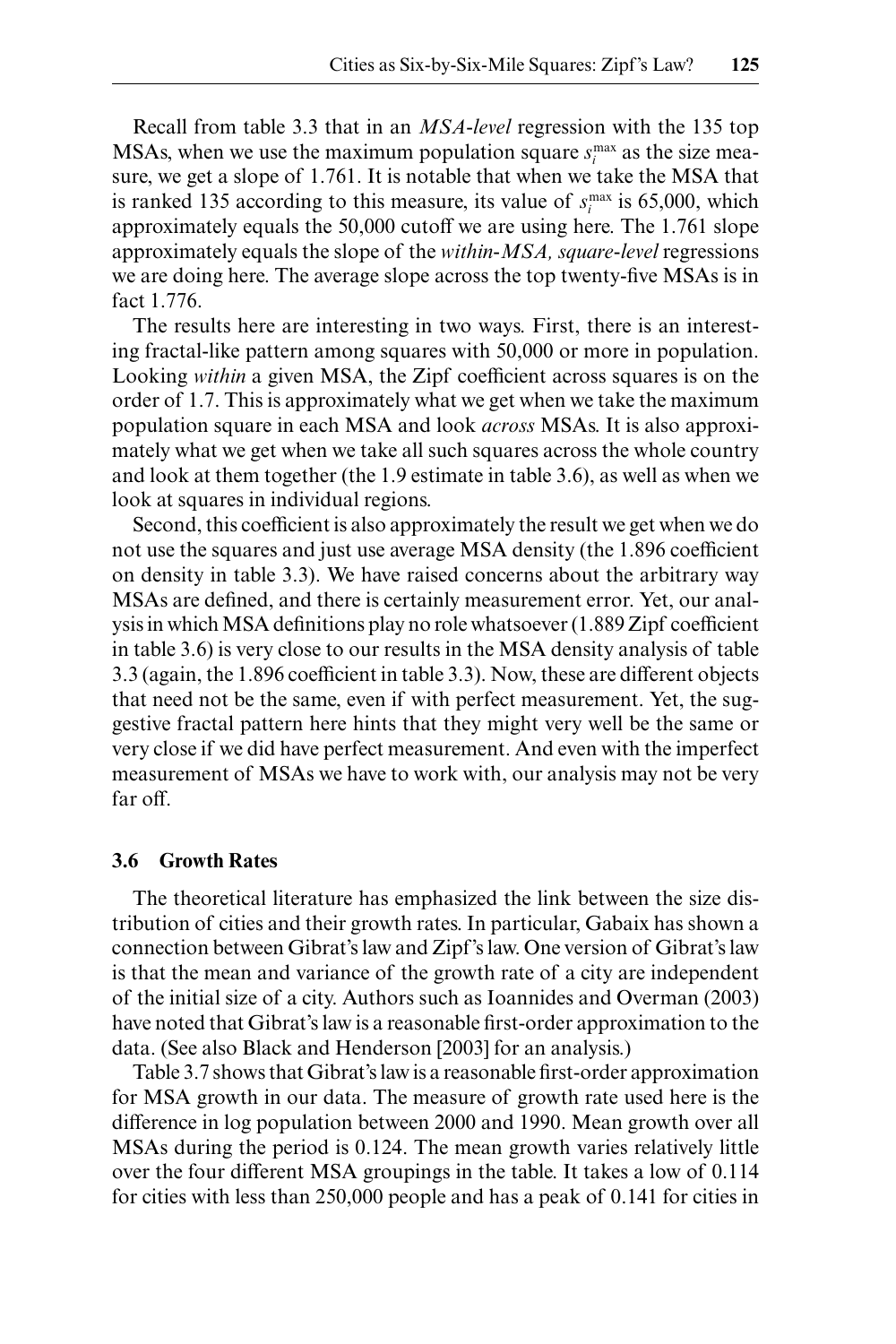|                                        | Number with positive<br>population in 1990 |      | Change in log population |
|----------------------------------------|--------------------------------------------|------|--------------------------|
|                                        | and 2000                                   | Mean | Standard deviation       |
| <b>MSAs</b>                            | 274                                        | .124 | .100                     |
| MSAs by 1990 population                |                                            |      |                          |
| Population $<$ 250,000                 | 135                                        | .114 | .098                     |
| $250,000 \le$ population $< 500,000$   | 66                                         | .127 | .093                     |
| $500,000 \le$ population $< 1,000,000$ | 32                                         | .141 | .129                     |
| $1,000,000 \leq$ population            | 41                                         | .139 | .094                     |
| Squares                                | 65,975                                     | .081 | .6186                    |
| Squares by 1990 population             |                                            |      |                          |
| Population $\leq 1,000$                | 43,723                                     | .054 | .741                     |
| $1,000 \leq$ population $\leq 2,000$   | 8,057                                      | .129 | .228                     |
| $2,000 \leq$ population $< 5,000$      | 7,117                                      | .139 | .242                     |
| $5,000 \leq$ population $\leq 10,000$  | 2,953                                      | .144 | .223                     |
| $10,000 \leq$ population $< 50,000$    | 3,118                                      | .149 | .204                     |
| $50,000 \le$ population $< 100,000$    | 616                                        | .093 | .128                     |
| $100,000 \le$ population $< 250,000$   | 341                                        | .056 | .095                     |
| $250,000 \le$ population $< 500,000$   | 39                                         | .046 | .071                     |
| $500,000 \leq$ population              | 11                                         | .060 | .061                     |

**Table 3.7 Growth rates (change in log population), 1990 to 2000, by size (MSAs and squares)**

the 0.5 to 1 million range. Moreover, the standard deviation does not vary much across the different groups.

Table 3.7 shows that Gibrat's law is not a good approximation for the growth of squares. The mean and variance of growth depend on size in a clear pattern. Mean growth in the smallest size category is 0.054—the lowest over all categories. Growth increases with size until it attains a maximum value of 0.149 for squares in the 10,000 to 50,000 range. Beyond this, mean growth decreases, falling to 0.093 in the 50,000 to 100,000 range and to around 0.05 beyond that. The standard deviation is not flat but decreases sharply with population.

These results for the growth rates of squares are not surprising, given what we know about the patterns of urban and rural growth. As is well known, remote rural areas have been declining in their share of population, so not surprisingly, mean growth is lowest in the smallest size category, under 1,000 people in the square. Also well understood is that in large urban areas, population expansions take place at the edges where new housing is constructed. For this reason, the most dense squares (those with more than 100,000 in 1990 population) have the lowest growth rate besides the under- 1,000 category. These dense areas are already built up, and additional housing units are hard to squeeze in. Those squares that tend to be on the edge of metropolitan areas (in the range of 10,000 to 50,000 people) have the highest growth rate of 0.149.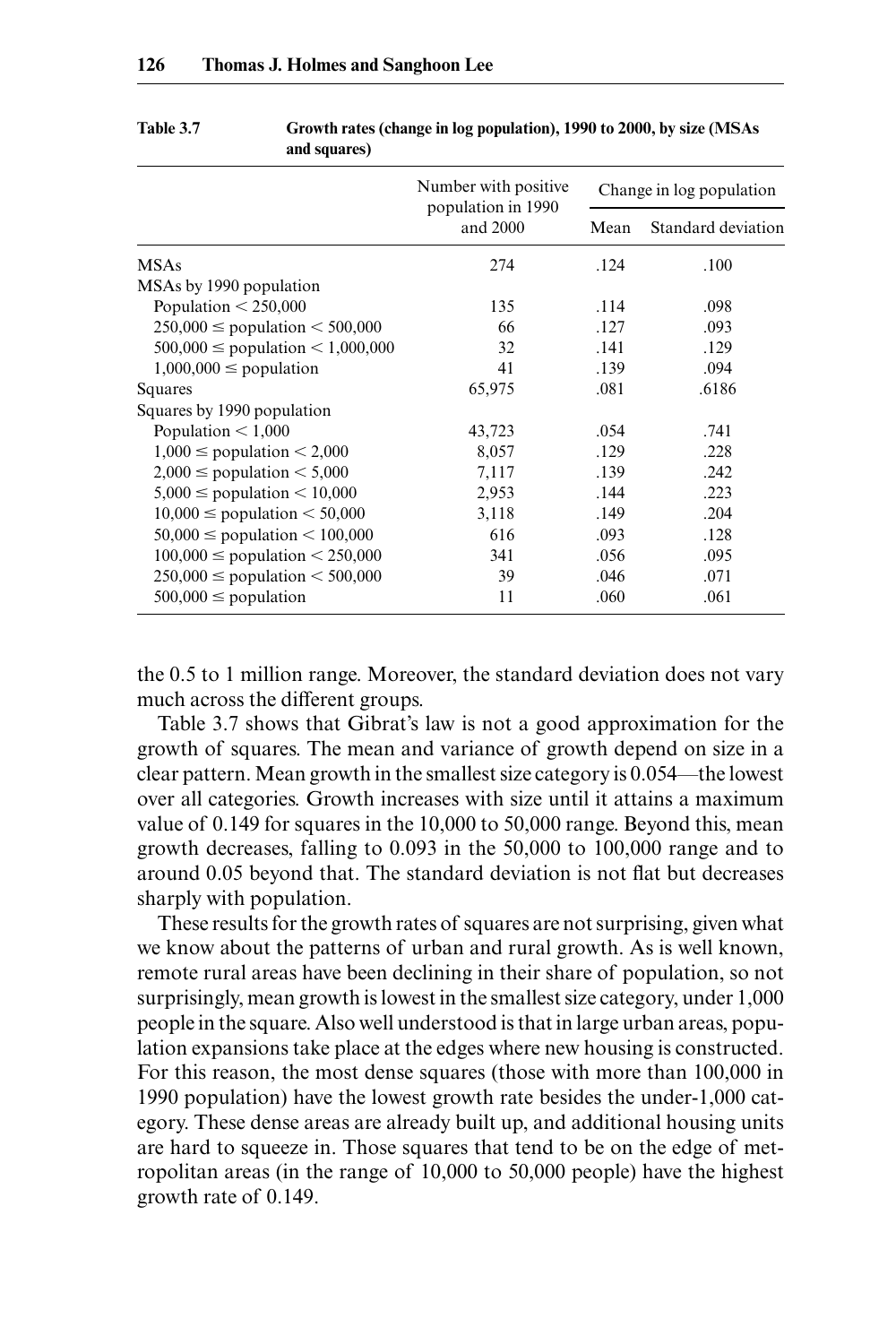It is also easy to see why the highest population squares have the lowest variance of growth. The absence of a large stock of vacant buildable land eliminates the possibility of upside growth, and the existence of a housing stock decreases the downside of population outflow (see Glaeser and Gyourko [2005]). It is easy to see why the smallest locations have the highest variance of growth. If the forest ranger living by himself or herself in a six by- six square gets married, population in the square doubles.

### **3.7 Robustness**

In setting our grid of squares, we had to determine: (a) what grid size to use (we picked six miles), and (b) where to start the grid. Let us begin by exploring this second decision, which is analogous to the decision of where to put the prime meridian for longitude, an arbitrary placement that by international convention passes through Greenwich. With the way we have placed the grid in figure 3.1, we can see that downtown Manhattan is in the same six-by-six square with Jersey City and other places across the river in New Jersey. If we had shifted the grid two miles to the east, downtown Manhattan would have been in a square with Queens.

One may wonder whether this arbitrary decision on our part impacts our results. Fortunately, the answer is no: where to start the grid has virtually no impact on our results. Table 3.8 shows what happens when we shift the grid two miles and four miles to the north. (Note that if we shift it north six miles, the grid remains the same.) Analogously, it shows what happens when we shift the grid two and four miles to the east. The top row contains the original baseline results. The rows below are the results with the shift and show that they are the same up to two- digit accuracy, and for some columns, up to three digits.

Next, we consider changing the size of the grid. Significant changes in the grid will impact the results. If we make the grid size 1,000 miles, there will be only three squares. If we make the grid one meter by one meter, then our first problem is the Census data are not fine enough for this size. Our second problem is that populations would typically be one if a person happened to be standing in the one-by-one-meter square at the time of the census and zero otherwise, so the size distribution would not be interesting.

Next, we focus on the robustness of our results to relatively small changes in the grid size. We consider two smaller grid sizes (two and four miles) and four larger ones (eight, ten, fifteen, and twenty miles). To a remarkable degree, our results are robust to these changes in grid size. Recall that in the original six- by- six analysis, we used a 1,000 population cutoff for the piecewise linear regression and a 50,000 cutoff in the linear regression. When we change the grid size, we also change the population cutoffs to keep population density at the cutoff the same. For example, the area of a two-by-two square is 1/9 times the area of a six-by-six square. So, for the two-by-two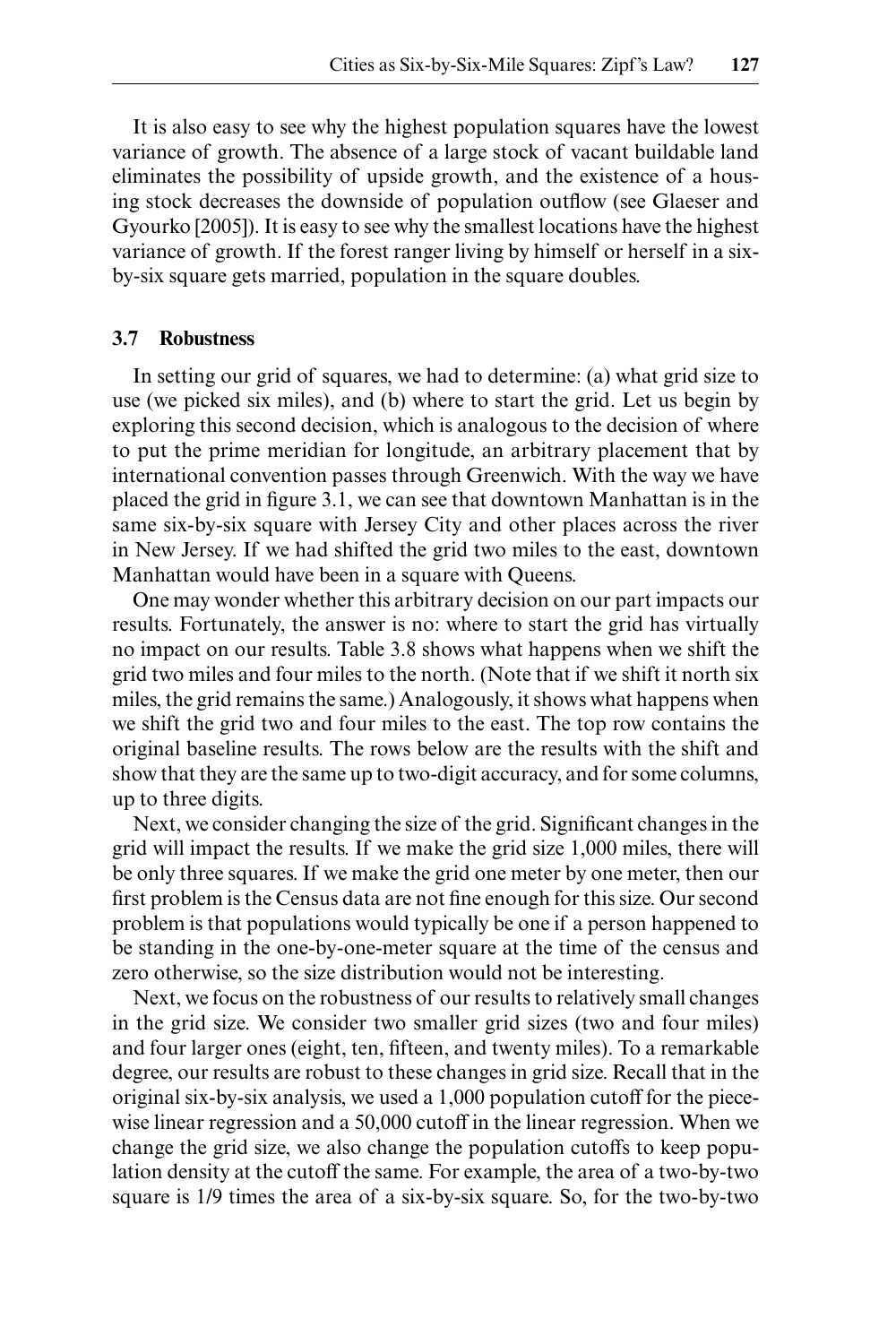|                                                      | MSA-level<br>regression on $s_i^{\max}$ |       | Square-level piecewise linear<br>regression, population $\geq 1,000$<br>per $6 \times 6$ square <sup>a</sup> |        |                    |       | Square-level<br>linear regression,<br>population $\geq$<br>$50,000$ per<br>$6 \times 6$ square <sup>a</sup> |       |
|------------------------------------------------------|-----------------------------------------|-------|--------------------------------------------------------------------------------------------------------------|--------|--------------------|-------|-------------------------------------------------------------------------------------------------------------|-------|
|                                                      | OLS slope                               | $R^2$ | Kink                                                                                                         | Slope1 | Slope <sub>2</sub> | $R^2$ | OLS slope                                                                                                   | $R^2$ |
| Baseline $6 \times 6$ grid<br>Shift of baseline grid | 1.761                                   | .988  | 10.89                                                                                                        | .747   | 1.937              | .998  | 1.889                                                                                                       | .983  |
| 2 miles north                                        | 1.790                                   | .986  | 10.95                                                                                                        | .751   | 1.984              | .998  | 1.892                                                                                                       | .980  |
| 4 miles north                                        | 1.838                                   | .986  | 10.90                                                                                                        | .750   | 1.923              | .998  | 1.879                                                                                                       | .981  |
| 2 miles east                                         | 1.715                                   | .988  | 10.90                                                                                                        | .745   | 1.957              | .998  | 1.919                                                                                                       | .987  |
| 4 miles east                                         | 1.774                                   | .989  | 10.92                                                                                                        | .747   | 1.979              | .998  | 1.924                                                                                                       | .983  |
| Alternative grid size                                |                                         |       |                                                                                                              |        |                    |       |                                                                                                             |       |
| 2 miles                                              | 1.981                                   | .977  | 9.072                                                                                                        | .680   | 2.097              | .999  | 1.800                                                                                                       | .968  |
| 4 miles                                              | 1.873                                   | .992  | 10.262                                                                                                       | .719   | 2.037              | .999  | 1.886                                                                                                       | .979  |
| 6 miles                                              | 1.761                                   | .988  | 10.899                                                                                                       | .747   | 1.937              | .998  | 1.889                                                                                                       | .983  |
| 8 miles                                              | 1.595                                   | .981  | 11.433                                                                                                       | .773   | 1.976              | .998  | 1.959                                                                                                       | .986  |
| 10 miles                                             | 1.483                                   | .978  | 11.655                                                                                                       | .786   | 1.819              | .998  | 1.914                                                                                                       | .987  |
| 15 miles                                             | 1.325                                   | .979  | 12.328                                                                                                       | .816   | 1.850              | .998  | 1.959                                                                                                       | .994  |
| 20 miles                                             | 1.246                                   | .969  | 12.482                                                                                                       | .822   | 1.630              | .997  | 1.994                                                                                                       | .983  |

#### **Table 3.8 Robustness of results to alternative grids**

<sup>a</sup>We adjust the population cutoffs for the squares to keep the population density the same across cutoffs for the different grid sizes. For example, in the two-by-two-square linear regression, we use all the squares with population sizes greater than or equal to  $5,556 (= 50,000/9)$ . The  $50,000$  comes from the base case of the six- by- six- mile square. The nine takes account of the fact that the area of a six- by- six square is nine times as large as a two-by-two square.

case, the linear regression cutoff is  $5,556 = 50,000/9$ . The piecewise linear function fits extremely well throughout all the grid sizes ( $R^2 = 0.997$  and above). The coefficient estimates do not vary much: 0.7 to 0.8 below the kink, and 1.8 to 2.0 above the kink. Moreover, the locations of the kink increase by the expected magnitude. For example, going from a two-by-two grid to a four-by-four grid increases the area by a factor of  $4 \times (ln [4] = 1.39)$ . If density at the kink stayed the same, then the kink should increase by 1.39 when moving from a two-by-two grid to a four-by-four grid. The actual increase of  $1.19 = 10.26 - 9.07$  is fairly close. We see an analogous pattern for the other grid sizes. We conclude that our results are not an artifact of an arbitrary choice of a six- mile grid length.

One notable pattern in table 3.8 is the decline of the MSA- level regression coefficient on  $s_i^{\text{max}}$  as the grid size is increased. As grid sizes increase, the squares begin to incorporate the entirety of the MSA. So, the population of the biggest square  $s_i^{\text{max}}$  begins to approximate the population of the MSA as a whole, and the coefficient gets close to 1 (Zipf's law), as it is in table 3.3.

One last issue concerns what is happening on the coasts with the squares. As can be seen in figure 3.1, some of the squares in the New York metro area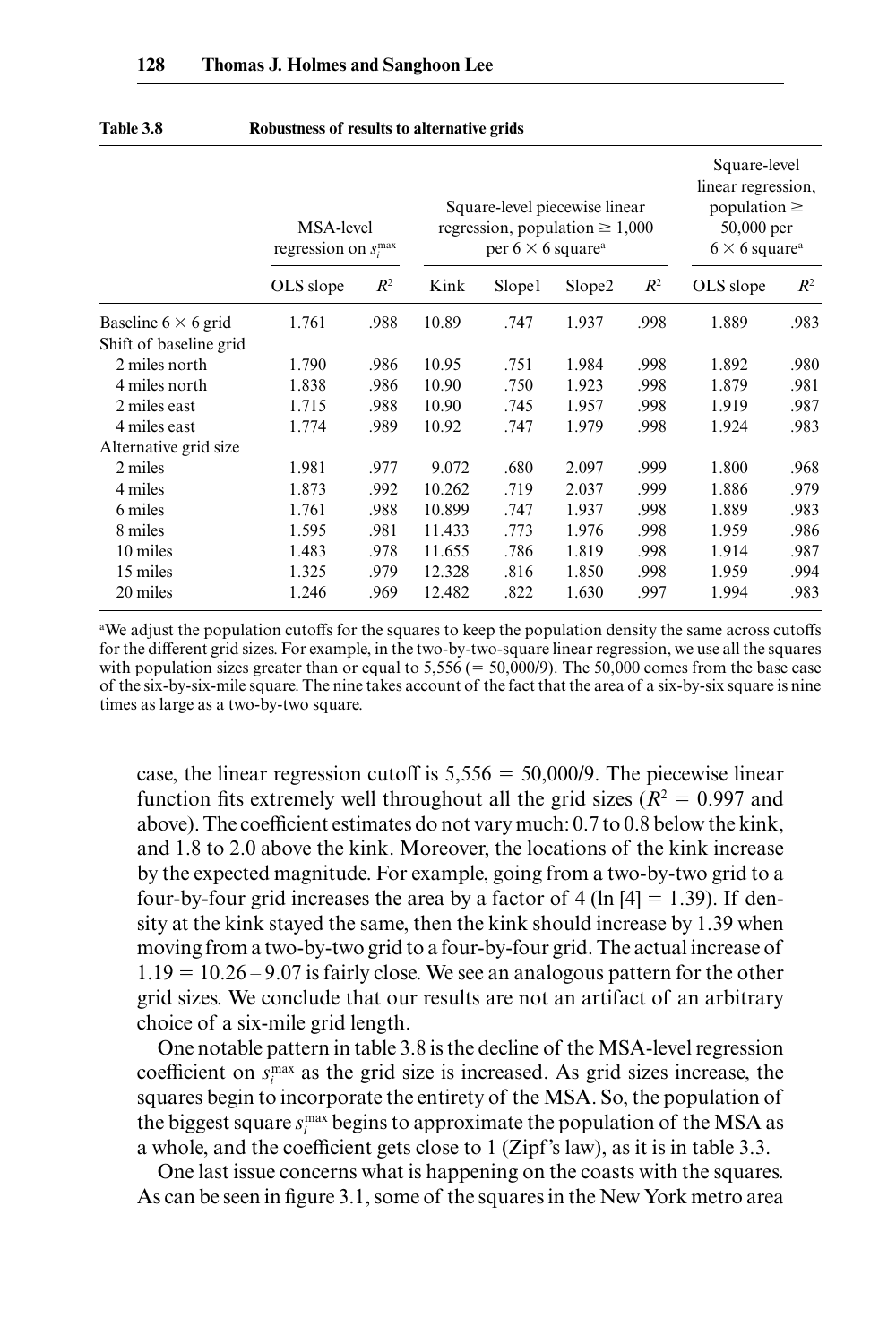are partly in the very dense island of Manhattan and partly in the water. Since the highest population density locations (New York, Chicago, etc.) tend to border bodies of water, one might wonder whether some systematic biases might be present. We think this is an interesting point but not one of much quantitative significance, because we are working with logs rather than levels. We make two distinct arguments. First, in these dense cities, the log population of the squares changes relatively slowly as we move away from the coasts (at least at a six-by-six grid size). The possibility of systematic biases at the coasts is not quantitatively a big problem, because many other squares nearby that are approximately equal in log population will average things out. Second, even at the coast, variations in density are not quantitatively significant. Suppose, for example, that a square at the coast is half in the water (ln  $[1/2] = -0.3$ ). At the dense squares near or in Manhattan, log population is around 14. If we shifted such a square and put it half in the water, log population would fall to  $13.7 = 14 - 0.3$ . This is a small difference compared to the vast differences in log population between squares close to Manhattan (regardless of whether in the water) and squares in less- dense places, such as upstate New York. Even if the square were 99 percent in the water, this would not matter either, because such a square at a six- by- six resolution would represent a negligible portion of the downtown area.

#### **3.8 Conclusion**

Our chapter studies the distribution of population across six-by-six-mile squares, examining the extent to which Zipf's law and Gibrat's law hold. The main results are as follows:

1. At the bottom tail of the distribution, the distribution is roughly lognormal, certainly not Zipf.

2. For squares above 1,000 in population, a Zipf's plot has a piecewise linear shape, with a kink at around a population of 50,000. Below the kink, the slope is  $0.75$ ; above the kink, it is around 2. The finding is robust across different regions in the country.

3. Gibrat's law does not hold with squares. Mean growth has an inverted U- shaped relationship with population size. The variance of growth declines with size.

4. The slope of 2 in the upper tail matches what we get with MSA- level data if we substitute population density for population in a Zipf's plot. This is consistent with the usual Zipf coefficient of 1 for the population regression if the land elasticity of population is 0.5. The slope of 2 also matches what we get if we use the maximum population square in the MSA instead of average density, as well as what we get in the upper tail when we look at squares *within* MSAs. All of this suggests some kind of fractal pattern in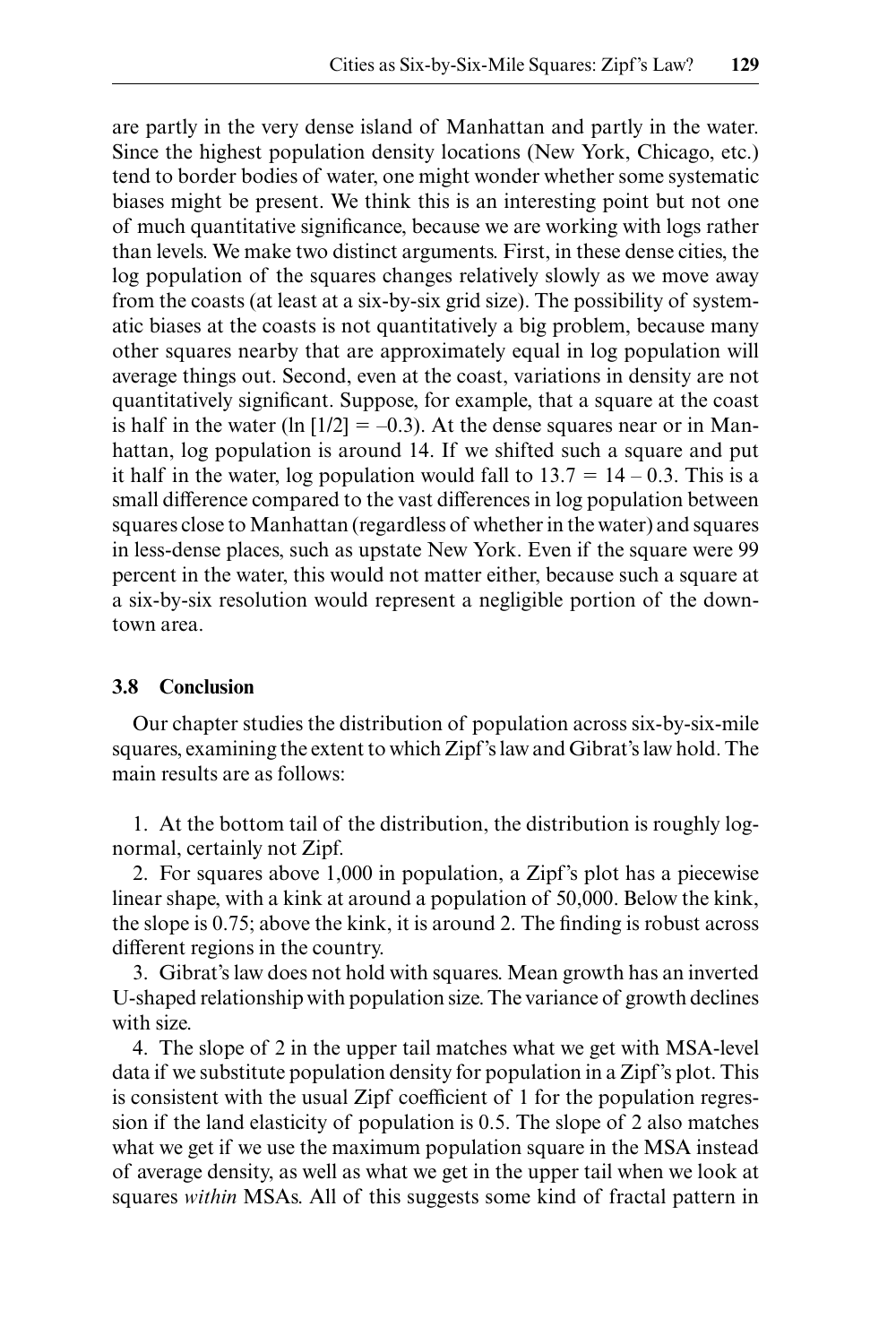the left tail in which the distribution of squares within MSAs looks like the distribution of MSAs across the country, which in turn looks like the distribution of squares across the country and within individual regions.

In our title, we put a question mark after "Zipf's Law." It is clear that the standard Zipf's law does not apply for squares in the upper tail, because the slope is around 2, not 1. Nevertheless, if we take the land elasticity of population to be 0.5 (which roughly fits the data for large MSAs), then a slope coefficient of 2 for squares (where the land margin is fixed) is consistent with a slope coefficient of 1 for regularly defined MSAs (where the land margin varies). In this sense, Zipf's law holds for squares in the right tail. But what about below the kink of a square population of 50,000? For relatively less populated squares like these, an expansion of the population might not put much pressure on the land margin, as vacant rural land in the square can be converted to housing sites. If the land elasticity were zero, the coefficient on density in equation (5) would be the same as the coefficient on population in equation (2). In this extreme case, the relevant comparison is between the 0.75 slope for squares and the standard slope of 1, and Zipf's law does not hold. If the land elasticity is a little higher than zero, Zipf's law works better. Regardless of this matter, the fact that the Zipf's plot is straight as an arrow for population in the range between 1,000 and 50,000 is very intriguing. The presence of the kink is intriguing, as well.

We believe a joint analysis of the distribution of population of squares within and across metropolitan areas is a fruitful area for further research. We see opportunities for progress in theories that emphasize economic considerations and spatial factors, such as the work of Hsu (2008). In terms of directions for future empirical work, we believe it would be promising to examine the size distribution of squares in an international context.

## **References**

- Anas, A., R. Arnott, and K. A. Small. 1998. Urban spatial structure. *Journal of Economic Literature* 36 (3): 1426–64.
- Black, D., and V. Henderson. 2003. Urban evolution in the USA. *Journal of Economic Geography* 3 (4): 343-72.
- Bryan, K. A., B. D. Minton, and P.-D. G. Sarte. 2007. The evolution of city population density in the United States. *Economic Quarterly* 93 (4): 341–60.
- Burchfield, M., H. G. Overman, D. Puga, and M. A. Turner. 2006. Causes of sprawl: A portrait from space. *Quarterly Journal of Economics* 121 (2): 587–633.
- Duranton, G., and H. Overman. 2005. Testing for localization using micro- geographic data. *Review of Economic Studies* 72 (4): 1077– 106.
- Duranton, G., and M. A. Turner. 2008. Urban growth and transportation. University of Toronto, Department of Economics. Manuscript, November.